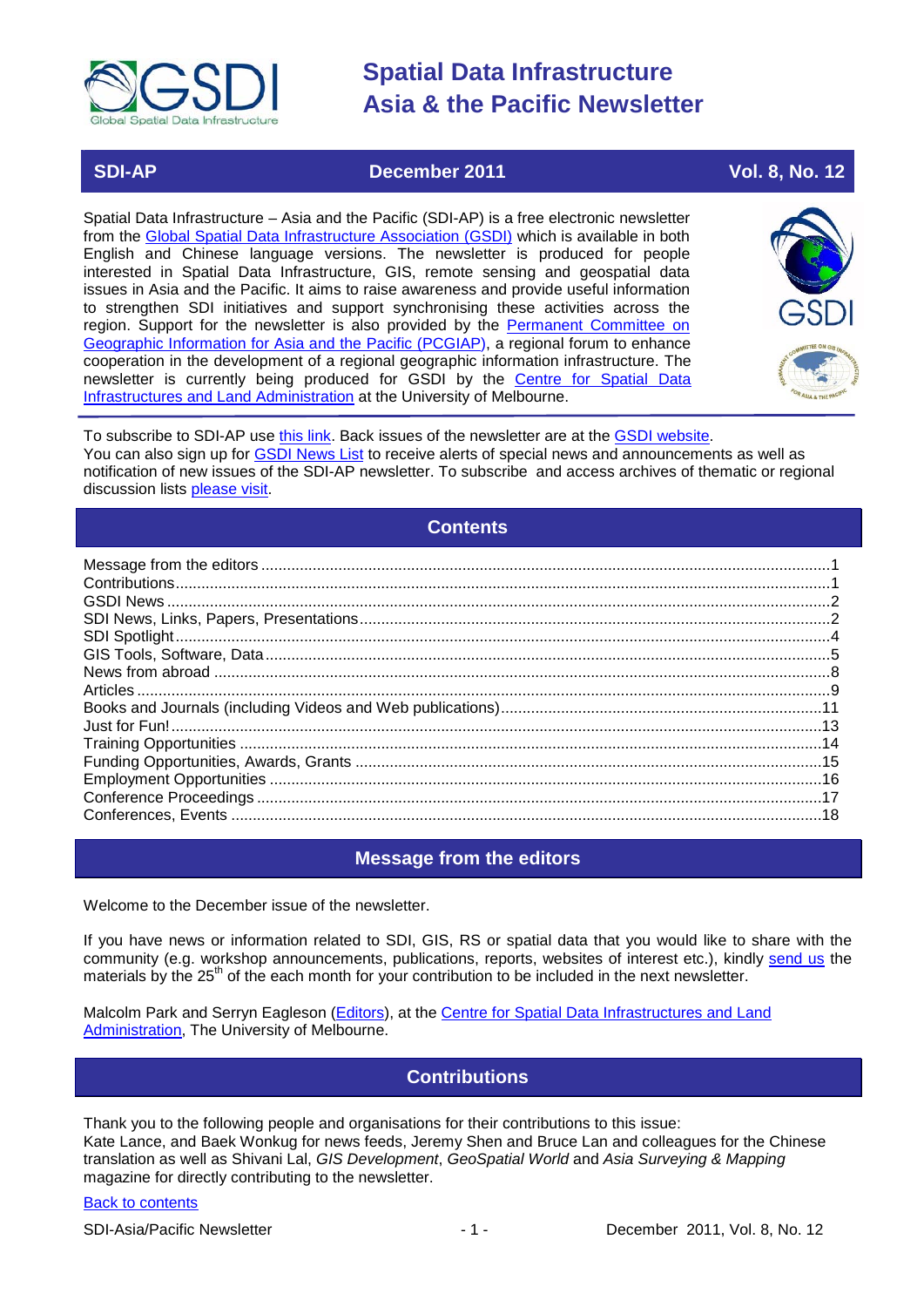

### **GSDI News**

#### <span id="page-1-0"></span>**International Geospatial Society (IGS) Free Memberships**

At its recent meeting, the GSDI Board of Directors passed a motion that allows individuals in low and very low income nations to join the International Geospatial Society (IGS) by providing specific information of value to the global community in lieu of annual cash dues. To join, simply add your professional profile to the growing interconnected network of geospatial specialists across the globe. Benefits of membership in IGS are listed at [http://www.igeoss.org/benefits.](https://owa.unimelb.edu.au/owa/redir.aspx?C=54c2b4d3973d480282dc7c38384f4204&URL=http%3a%2f%2fwww.igeoss.org%2fbenefits) For further information, contact [Harlan Onsrud,](mailto:onsrud@gsdi.org) Executive Director, GSDI Association.

#### **Nominations for Global Citizen Award of the GSDI Association**

The GSDI Association desires to receive nominations to recognize globally an individual who has provided exemplary thought leadership and substantive worldwide contributions in (1) promoting informed and responsible use of geographic information and geospatial technologies for the benefit of society and/or (2) fostering spatial data infrastructure developments that support sustainable social, economic, and environmental systems integrated from local to global scales.

**PROCESS:** Nominations are accepted prior to each major global conference of the GSDI Association. The nominations letter should describe explicitly and in detail how the nominee meets the criteria. No specified format is required. A web link to a full resume for the candidate should be provided in the letter or, alternatively, a resume may be attached. Please send your letters of nomination on or before 1 December 2011 to Harlan J. Onsrud, Executive Director, GSDI Association at [<onsrud@spatial.maine.edu>](mailto:onsrud@spatial.maine.edu) with a copy to Abbas Rajabifard, President, GSDI Association at [<abbas.r@unimelb.edu.au>](mailto:abbas.r@unimelb.edu.au). Expect a confirmation of receipt within two days.

#### **[SDI requires long term support: GSDI President](http://www.futuregov.asia/articles/2011/nov/24/driving-spatial-enablement-worldwide/) (interview)**

Given its pro-active role as both initiator and advocator of SDI developments worldwide, Prof Abbas Rajabifard, President of GSDI, shares with FutureGov how GSDI is helping societies and governments to be spatially enabled, his thoughts on standards and how the National Spatial Data Infrastructure (NSDI) fits in an e-government programme.

Source: Asia-Pacific FutureGov and [Geospatial World Weekly](http://geospatialworld.net/index.php?option=com_content&view=article&id=23531%3Asdi-requires-long-term-support-gsdi-president&catid=66%3Aapplication-miscellaneous&Itemid=1)

#### <span id="page-1-1"></span>[Back to contents](#page-0-0)

### **SDI News, Links, Papers, Presentations**

#### **[Delhi State Spatial Data Infrastructure Act in effect from Nov 15th](http://timesofindia.indiatimes.com/city/delhi/Nov-15-deadline-for-Delhi-Geographical-Spatial-Data-Infrastructure-Act-2011/articleshow/10381925.cms)**

NEW DELHI: The government is preparing to implement the Delhi Geographical Spatial Data Infrastructure Act 2011 from November 15. Under the Act, all state departments and civic agencies have to mandatorily access, to use and share information on all projects and update Delhi's spatial database.

The database, an interconnected 3D global information system, captures the demographics of the capital and utilities like storm water drains, sewer lines, roads, infrastructure and urban planning projects through secured communication networks.

Geospatial Delhi Limited, with the chief secretary of Delhi as its chairman, will be in charge of maintaining and updating the database. Constituted about two years ago, the company has now sought applications from experts trained in handling the specialized database. It proposes to hire 30 to 40 geo-spatial advisers on contract for one year. Each adviser will be paid Rs 70,000 per month.

According to senior officials of the Delhi government, the specialized staff will be required to manage and ensure that the database is updated regularly. The information technology secretary, Rajendra Kumar, said that once the Delhi Geographical Spatial Data Infrastructure (Management, Control, Administration, Security and Safety) Act, 2011, was implemented, all departments would be expected to share information on the status of the projects and also update the database on a monthly basis.

Each department and civic agency will have a dedicated section where the database can be accessed and updated. "For instance, if the PWD is making a road, the status of the project must appear on the database and on a monthly basis, the status will have to be updated. This will not only help track a project and prevent delays but also help other agencies planning utilities to coordinate their processes," Kumar said. Source: Kate Lance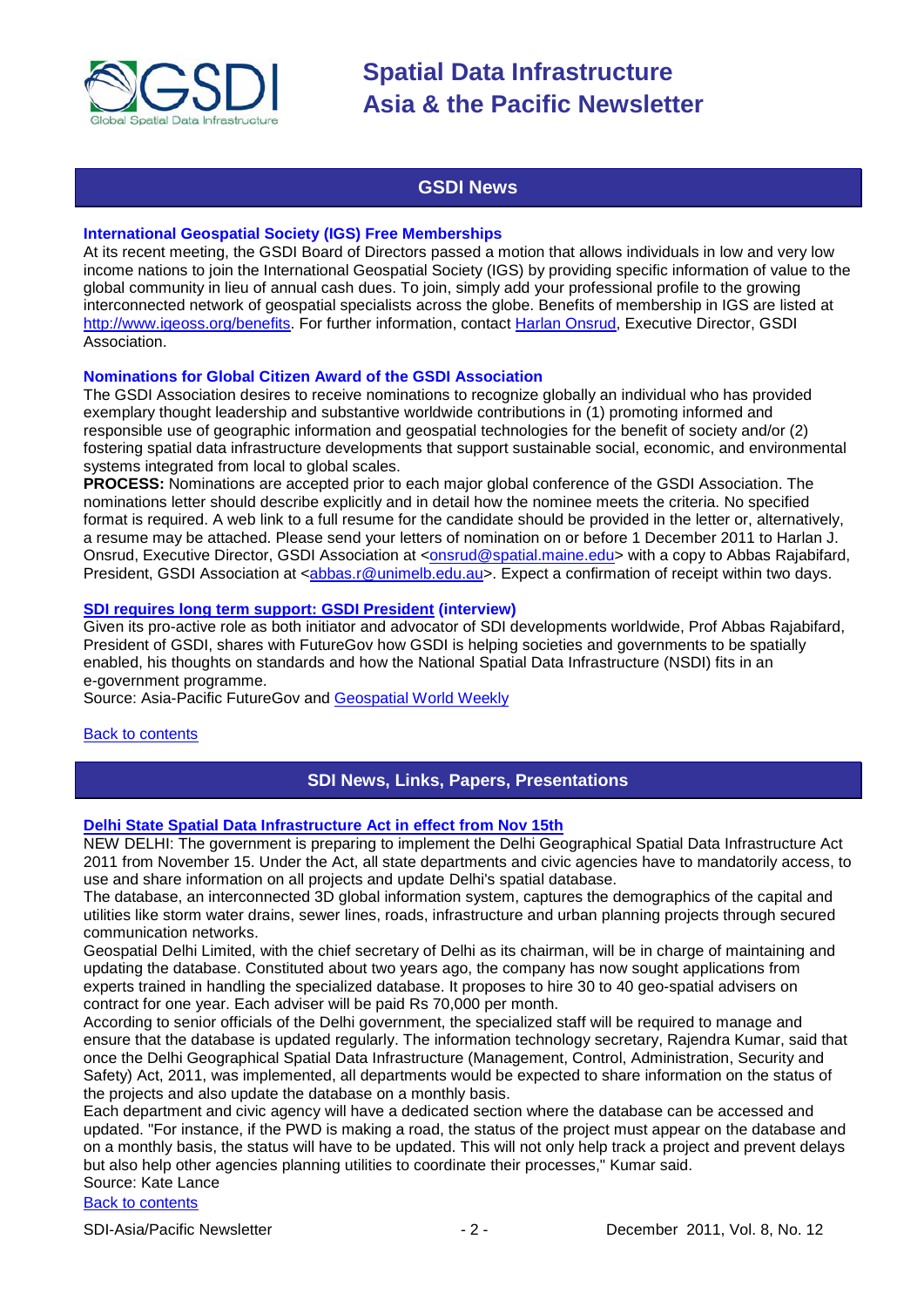

#### **Lutz Shares A Must Read- [Geospatial Data Sharing Guidelines for Best Practices](http://www.gisuser.com/content/view/25122/2/)**

Recently on the [All About Data blog,](http://blog.safe.com/) Dale Lutz of Safe Software shared an interesting post. In his thread Dale discussed a colleague who recently attended the NSGIC annual conference and touted the new Geospatial Data Sharing Guidelines for Best Practices document.

Of particular interest, Dale commented, "The document itself is clearly targeted at the much broader audience than just the geospatial professionals who normally rub shoulders to talk about these sorts of things. For example, I may start using the definition it provides for Geospatial Data the next time I'm asked at a dinner party what I do for a living."

Dale goes on to describe the meat of the document and why it will be of interest to you. Of particular interest I thought was Dale's mention of the 3 myths about the open sharing of geospatial data:

- organizations can pay for GIS operations through data charges

- potential security risk of making data available.

- the issue of perceived liability from the use of open data

Continue reading [Dale's entire post HERE](http://blog.safe.com/2011/11/best-practices-for-geospatial-data-sharing-released-by-nsgic/) and be sure to grab the [NSGIC document \(PDF\)](http://www.nsgic.org/committees1/documents/NSGIC_Data_Sharing_Guidelines_103111_Final.pdf) Source: GISUser

#### **[Feasibility Study for a National Spatial Data Infrastructure in Jordan](http://www.infodev.org/en/Publication.1119.html)**

This report, which is funded by *info*Dev's Korean Trust Fund on ICT for Development, contains a comprehensive summary of all activities related to spatial data infrastructure in Jordan. The study, which includes practical recommendations and 15 local case studies, is executed as a Technical Assistance project by the World Bank Group.

Source: [infoDev](http://www.infodev.org/en/Publication.1119.html)

#### **[Sustainability is key to land administration](http://www.geospatialworld.net/images/magazines/gw-nov11-42-44.pdf)**

The World Bank has been supporting the implementation of land administration and management projects throughout the world. This article highlights the importance of building National SDIs which are based on sound policy and governance.

Source: Geospatial World

#### **[China's Beidou Navigation Satellite System Aiming at Transportation](http://www.asmmag.com/201111252664/chinas-beidou-navigation-satellite-system-aiming-at-transportation.html)**

China's Beidou Navigation Satellite System continues to grow as it approaches 10 satellites in space, marching onward toward it's 2012 mainly China operational status with global coverage targeted for 2020. Source: Asian Surveying & Mapping

#### **[Malaysian Surveying Initiative Continues in Sarawak](http://www.asmmag.com/201111242663/malaysian-surveying-initiative-continues-in-sarawak.html)**

A new initiative on Native Customary Rights (NCR) land has continued with the handover of the Section Six Gazette Notification of the Sarawak Land Code. The government is issuing ownership titles on NCR land surveyed by the state Land and Survey Department (JTS). Source: Asian Surveying & Mapping

#### **[European Council of Spatial Planners](http://www.vector1media.com/article/features/24296-european-council-of-spatial-planners.html)**

Founded in 1985, ECTP-CEU (European Council of Spatial Planners-Conseil européen des urbanistes) brings together 25 professional town planning associations and institutes from 23 European countries as well as corresponding members. It is an umbrella association providing its members with a common framework for planning practice, planning education, continuing professional development and the definition of professional responsibilities.

Source: V1 Magazine

#### **Geospatial Awards: Submit nominations before 15th January 2012**

As you are aware, 'Geospatial World - Your Geospatial Industry Magazine' has been encouraging and recognizing excellence in the various projects, innovations and policies that have helped shape the future of the geospatial industry. We do this by inviting nominations globally for the Geospatial World Excellence Awards in the following categories:

- **[Geospatial Application Excellence Awards](http://awards.geospatialmedia.net/)**
- [Geospatial Technology Innovation Awards](http://awards.geospatialmedia.net/)
- **[Geospatial Policy Implementation Awards](http://awards.geospatialmedia.net/)**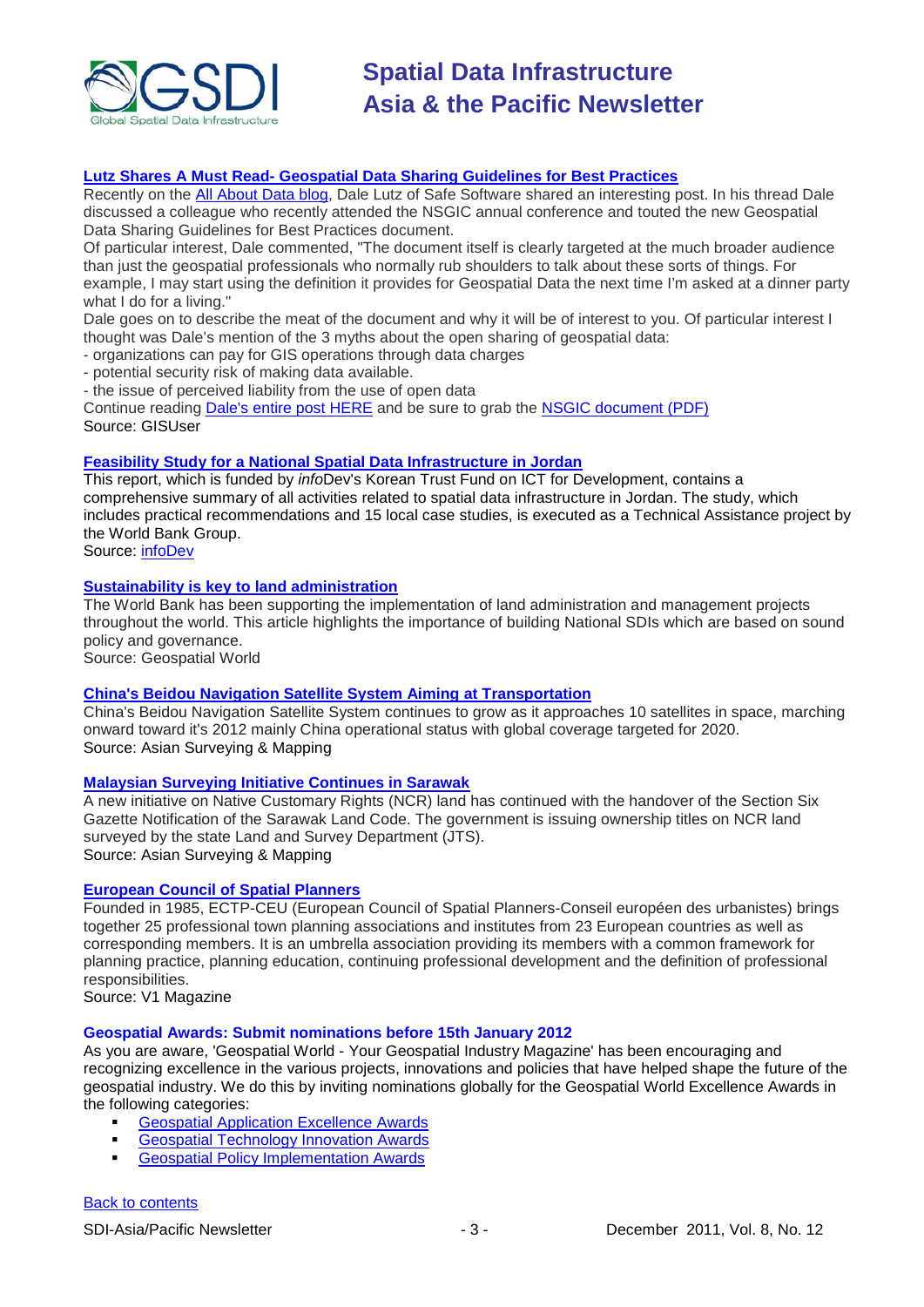

The process of nomination is now open, and I invite you to help us recognize the best of the projects, policies and innovations in our domain. **The last date for filing your nomination is 15th January 2012**. The awards will be presented to the winners selected by an International Panel of Judges, on the auspices of the awards function during Geospatial World Forum 2012, 23 - [27 April, Amsterdam, The Netherlands](http://www.geospatialworldforum.org/)**. We request you to register yourself and complete the online nomination process by visiting**  [http://awards.geospatialmedia.net](http://awards.geospatialmedia.net/)

#### <span id="page-3-0"></span>[Back to contents](#page-0-0)

### **SDI Spotlight**



This month's "Spotlight" feature is from Nilofer Tambuwala, a PhD candidate at the University of Mebourne CSDILA.

#### **The Property Market Tree**

In federated market economies where macroeconomic policies are managed at federal level and land administration functions at state level, there is a need to initiate a paradigm shift regarding the importance of national property information. For efficient fiscal and monetary policy, the large

federal departments and agencies need national information about market transactions and taxable objects, which are currently held in separate jurisdictional databases in these countries. The Property Market Tree has been created as a new model to advocate better information access for improved federal policy making with regards to the property market: Figure 1.



**Figure 1:** The Property Market Tree

The Property Market Tree illustrates the need for adequate information flows between the government land administration and policy departments, in order to sustain a healthy land market. A healthy market can be growing or retracting, as circumstances suit. Traditionally strategies favoured local, regional and national authorities administering data development, acquisition and storage independently. These silo approaches resulted in redundant, inflexible and occasionally counter-productive processes that were deemed myopic. Government land administration agencies tend to work more or less independently within their fields of responsibility, and information production is often specific for limited sectors. Currently there is little coordination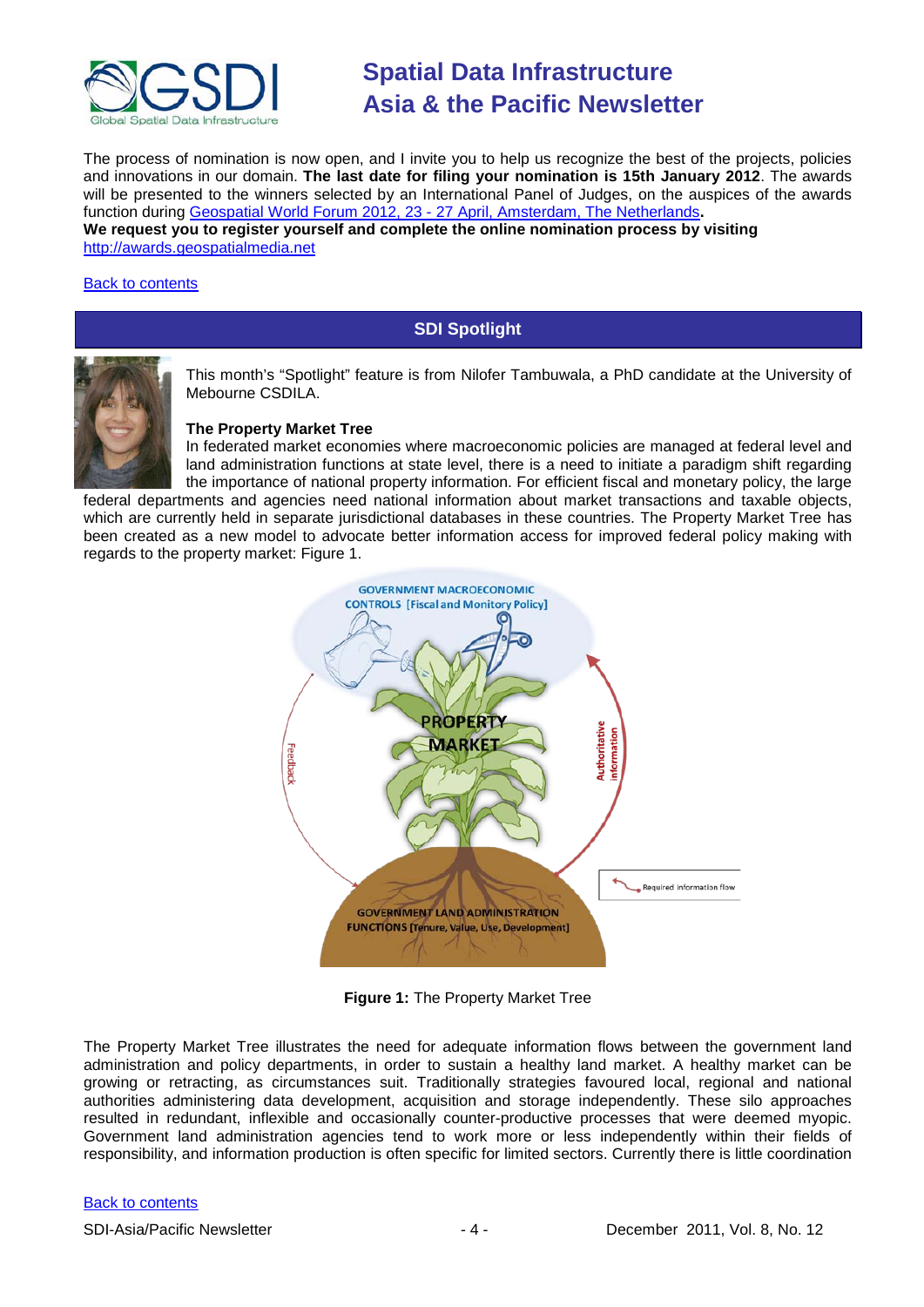

or aggregation of information within land administration. Co-ordination and integration require continuous, constructive action.

Other approaches support the paradigm shift recommended by the Property Market Tree. The nodal approach to land database configuration and the popular and well-known concept of the multi-purpose cadastres to integrate land related data from individual land administration sectors was explained in the 1980's. More recently, the absence of a reliable property rights infrastructure in the United States was found to have contributed to the collapse of its land market.

Like the United States, in Australia too land administration datasets cater primarily for internal information needs within individual agencies, and co-ordination at a national level is very limited. As the Property Market Tree suggests, government policies targeted at the land market should be based on authoritative market information. What Australia needs is a national land administration and information infrastructure to support layered property markets that are increasingly national in focus.

The editors remind our subscribers and readers that we welcome contributions for the *Spotlight* feature.

#### <span id="page-4-0"></span>**[Back to contents](#page-0-0)**

## **GIS Tools, Software, Data**

#### **[Brisbane City Council releases free data, announces 'hack' competition](http://au.mg6.mail.yahoo.com/neo/launch?.rand=8i8umgt36ghdr)**

Brisbane City Council (BCC) has added a further 50 datasets to the over 750 datasets freely available through data.gov.au. The datasets include bus stop locations, bin collection days, CityCycle locations, parking areas, Eat Safe ratings, and dog parks, among others. All released datasets are available under a Creative Commons 'CC BY' license.

In celebrating the release of these datasets to the public, BCC has announced the hack: Brisbane competition, which challenges software developers to help improve



Brisbane with creative new apps or websites that use Brisbane City Council data. There are two main prizes of \$10,000 to be won, with entries closing on 16 March 2012. More information is available at

<http://data.brisbane.qld.gov.au/index.php/about-hack-brisbane/>

Source: Spatialsource

#### **[One-second Digital Elevation Model for Australia](http://www.bom.gov.au/water/about/waterResearch/document/project2.1.pdf)**

The one-second Digital Elevation Model project has developed consistent elevation datasets from shuttle radar topographic mission data, targeting hydrological applications at a resolution of approximately 30 metres across the Australian continent.

Source: Bureau of Meteorology

#### **United States - [Supreme Court justices on Tuesday expressed concerns about the police secretly](http://www.reuters.com/article/2011/11/08/us-usa-police-gps-idUSTRE7A767520111108)  [putting GPS devices on vehicles to track suspects' movements, comparing it to the Big Brother police](http://www.reuters.com/article/2011/11/08/us-usa-police-gps-idUSTRE7A767520111108)  [state of the novel "1984."](http://www.reuters.com/article/2011/11/08/us-usa-police-gps-idUSTRE7A767520111108)**

If the Obama administration wins its case to allow vehicles to be tracked by global position system, Justice Stephen Breyer said, "Then there is nothing to prevent the police or the government from monitoring 24 hours a day the public movement of every citizen."

A government win would "suddenly produce what sounds like 1984," Breyer said in a reference to the famous George Orwell novel of 1949 that depicted pervasive government surveillance. Source: Reuters

#### **[GIS Technology Helps Health](http://www.gisuser.com/content/view/25014/2/) Care Industry Save Lives**

The US health care industry is using GIS (Geographic Information Systems) to save lives. By analyzing geographical health care data, public health and hospital officials are able to make better decisions for patients, increase accessibility to services and prevent future disease outbreaks.

American Sentinel University has identified four ways GIS is improving the health care industry.

### **Interactive Mapping**

[Back to contents](#page-0-0) The health care industry has long mapped events for epidemiological research. But now with GIS technology,

#### SDI-Asia/Pacific Newsletter  $-5 -$  December 2011, Vol. 8, No. 12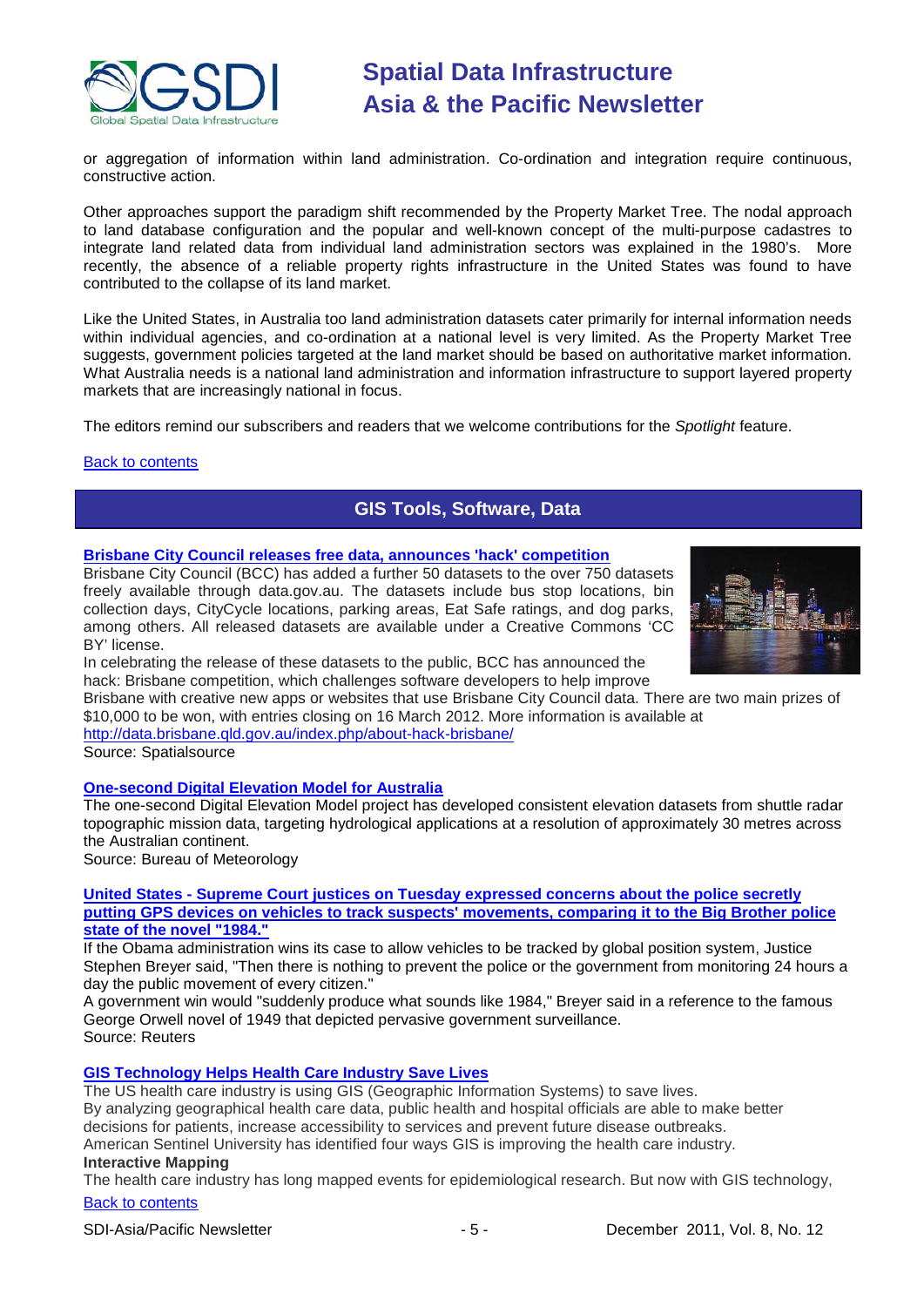

hospitals can map where their patients are coming from and the most prevalent disease processes and procedures. GIS plays a crucial role in tracking diseases and contagions so governments can better track and respond to outbreaks.

#### **Nursing Case Management**

Kathy K. Wright, MSN, RN, C-PNP, assistant professor, nursing at American Sentinel University says using GIS for public health and nursing case management can be a tremendous asset to the community. The use of GIS technology can actively address disparities in access to health care. And GIS tools can grant

health care resources to more of the community without exhausting public resources. **Human Resources for Nursing**

The nursing shortage has been well documented, but traditional HR routes don't always work to find good nurses. That's why Stanford University Medical Center used GIS to analyze the nurse population density of various geographic areas.

#### **Geomedicine**

In its free Geomedicine e-book, 'Geomedicine: Can Geographic Information Make Me Healthy,' Esri notes that patients benefit from a more precise clinical understanding of the links between their health and where they live, work and play and found that there is currently little health-relevant geographical information available to the clinician.

#### Source: GISUser

#### **[Scans reveal how the brain's GPS helps us navigate from A to B](http://www.guardian.co.uk/science/2011/nov/15/scans-reveal-brain-gps-navigate)**

Brain scans have revealed the workings of the brain's [GPS](http://www.guardian.co.uk/technology/gps) that underpin our decisions as we navigate towards a destination. Two areas of the brain appear to take turns as our internal global positioning system and work together to steer us through the environment. The brain regions take on different roles to meet our needs, with one keeping track of the distance to our destination as the crow flies, and the other chipping in to calculate the actual distance of the route ahead when we reach a junction. Researchers pinpointed the neural systems by scanning volunteers' brains as they watched movies shot on the streets of Soho in central London Source: The Guardian

#### **Japanese Earthquake - aftermath**

#### [Mobile Mapping System Provides Detailed Damage Assessments in Japan](http://www.asmmag.com/201111172582/mobile-mapping-system-provides-detailed-damage-assessments-in-japan.html)

The Great East Japan Earthquake of 9.0 magnitude on March 11, 2011, caused a tsunami with wave heights of 133 feet (4.5 metre), traveling up to 6 miles inland. There were 15,800 deaths. Extensive structure damage in Japan with 42 square kilometers of liquefaction, and 561 square kilometers of inundation. Kokusai Kogyo Co. (KKC) provides a wide range of mapping and surveying services in Japan, and they have been very busy assessing the impact, including using high-resolution mobile mapping vehicle-based lidar. [Maps of Radiation in Japan Provide Peace of Mind](http://www.asmmag.com/201111172602/maps-of-radiation-in-japan-perform-critical-task-for-peace-of-mind.html)

#### There are many things that we map that we consider critical, but it's hard to think of anything more critical to our peace of mind than the mapping of radioactive contamination. The invisible and incremental build-up of radiation in our bodies makes it a slow and silent killer that curtails the quality and quantity of life, and it's not easy to map as wind, rainfall and topography are among the factors that impact its spread. Given, the tsunami damage in Japan that also crippled the Fukushima Daiichi nuclear power plant, releasing radiation into the surrounding areas, the mapping of this contamination was a critical first step toward recovery. Source: Asian Surveying & Mapping

#### **RICS Crowdsourcing and land administration research goes live**

A groundbreaking RICS research report investigates the possibility of using crowdsourcing to improve land tenure security in poor communities worldwide. Author Robin McLaren MRICS recently presented to an UN 'Spider' crowdsourcing invite only event in Geneva to an audience of over 60 UN officials, scientists, World Bank and other sectoral Non Governmental Organisations such as Ushahdidi, Oxfam and OpenStreetMap. Only 1.5 billion of the estimated 6 billion land parcels worldwide have land rights formally registered in land administration systems. Many of the 1.1 billion slum dwellers and further billions living under social tenure systems wake up every morning to the threat of eviction. These people are excluded from any form of security of tenure: they are trapped in poverty. Increasing global population and urbanisation is only going to turn this gap into a chasm.

A [collaborative research project](http://www.rics.org/site/scripts/download_info.aspx?downloadID=8083) from RICS and Know Edge explores one potential solution to the security of tenure gap: establishing a partnership between land professionals and citizens through 'crowdsourcing'. This would encourage and support citizens to directly capture and maintain information about their land rights. The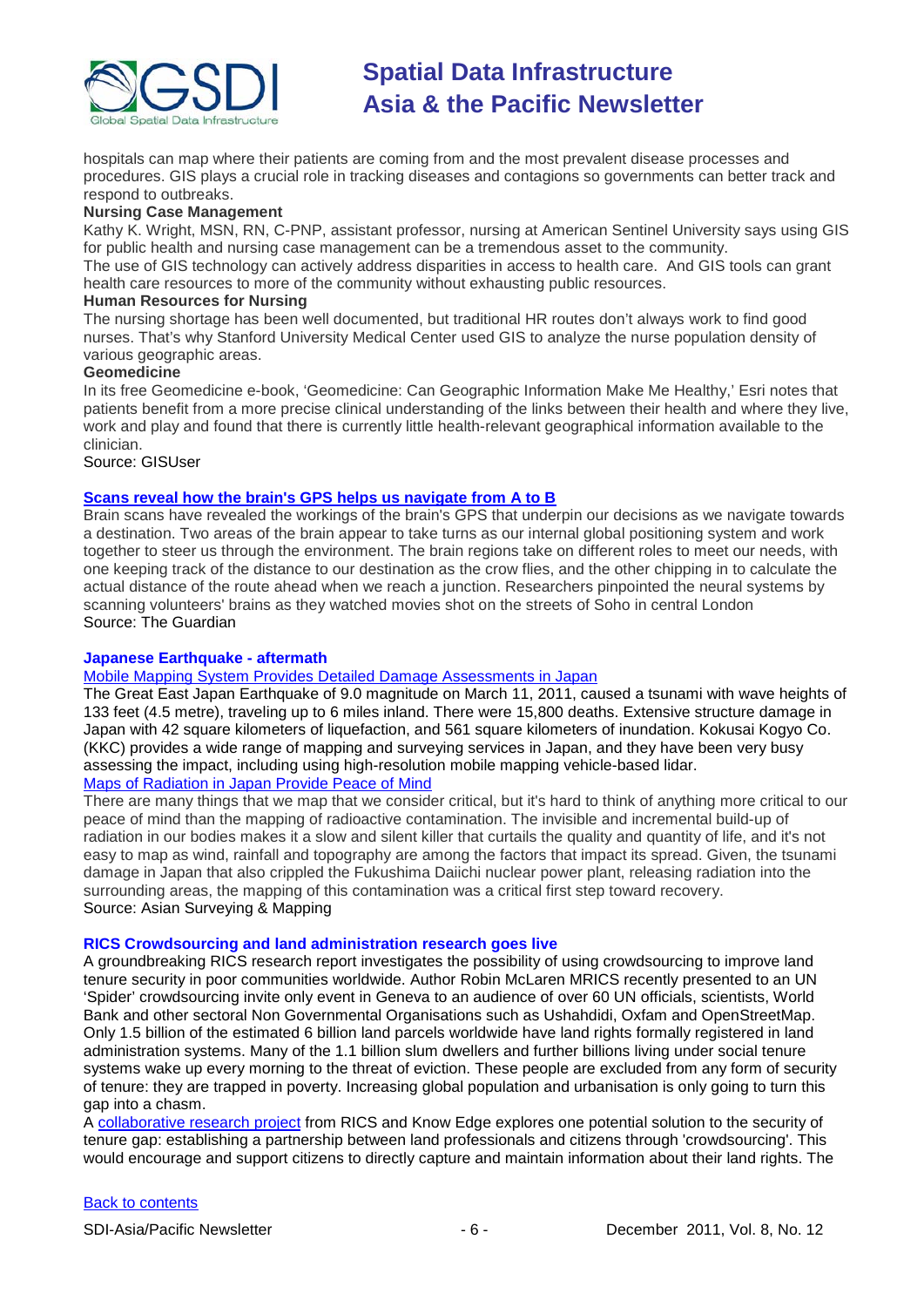

research presents a vision of how this might be implemented and investigates how the risks associated with this collaborative approach could be managed.

Crowdsourcing is a concept that uses the internet and online tools to get work done by obtaining input from, and stimulating action by, citizen volunteers. It is currently used to support scientific evidence-gathering and record events in disaster management, such as witnessed in the recent Haiti and Libya crises. These applications are emerging because society is increasingly spatially enabled.

The latest [crowdsourcing research](http://www.rics.org/site/scripts/download_info.aspx?downloadID=8083) sets a new standard for RICS output and has already been presented at a number of United Nations' and other international events.

The closing of the 'security-of-tenure gap' is of critical importance to the future of the developing world and for global economic progress. Crowdsourcing, combined with other UN-supported initiatives such as professional capacity building, may be a real solution to this problem.

This research also contains case studies from Haiti, Kenya, South Sudan and Canada.

#### **[Geospatial web portal for the Tibetan Plateau ecological safety data services](http://ieeexplore.ieee.org/xpl/freeabs_all.jsp?arnumber=5980915)**

**Presented at 19th International Conference on e-informatics, 4-26 June 2011, Shanghai, China** This paper proposes a geospatial web portal for the Tibetan Plateau ecological safety data services based on web services, portal technology and GIS technology. It serves as an online data supporting platform for geospatial data integration, management, submission, publishing and sharing. Its framework presents a three layer architecture consisting of data resource layer, data service layer, data representation layer based on ASP.NET MVC2 and ArcGIS Server 9.3. As employed in the portal implementation, Microsoft Silverlight technology and Bing Map technology, add rich geospatial represent characteristics and interactive performance to the client. The geospatial web portal is an important step in establishing an eco-environment-oriented SDI (Spatial Data Infrastructure) for Tibetan Plateau, which will promote collaborative effort to build, share, and disseminate geospatial information resources for the national ecological safe shelter protection and construction.

#### **Exploring [cities in 3D](http://www.gisuser.com/content/view/25080/2/)**

Since a few months, Nokia Maps1 provides stunning photorealistic flyovers of cities, based on the technology from the Swedish company C3 Technologies. After the partial purchase of C3 by Apple this summer2, there is no doubt that this type of user experience will become widespread. Closer in nature to long-existing "two and a half dimensions" digital terrain models - 2.5D cannot support multiple points on the same vertical line - than to genuine 3D models, these maps only allow distant views, since they are not able to capture details such as overhanging façades and roofs, building or monument ornamental features (balconies, door and window frames, etc), undersides of bridges and trees, interiors, objects, etc.

In contrast, professionals are expecting true-to-life 3D models allowing to dive from the sky into the very heart of cities. Applications demanding such fidelity are numerous: architecture, engineering & construction, intelligence & defense, manufacturing, media & entertainment, e-commerce, scientific analysis, cultural heritage.

Hopefully, the process of creating true-to-life 3D models is entering a new era with smart3Dcapture, a breakthrough technology by acute3D (http://www.acute3D.com), which allows to build real-3D, high resolution models from simple photographs. The acquisition step has near-zero shooting constraints, and the processing step, designed with high scalability and performance in mind, can be performed within minutes or hours, without any human intervention. This technology is stemming from 15 years of research at two major European academic institutes.

Going far beyond photorealistic 2.5D flyovers of cities generated from tightly-controlled aerial imagery, smart3Dcapture allows, in a completely automated manner, to turn various image sources (aircraft, helicopter, UAV, street-level, ...) into a consistent and accurate real-3D model encompassing all sc

Snapshot of a video explaining the differences between photorealistic 2.5D and true-to-life real-3D. Watch video here: <http://youtu.be/7clYBI-1OKw>

Snapshot of a video showing the extended possibilities offered by source versatility. Watch video here: <http://youtu.be/ADVQso0KZzo>

smart3Dcapture is already available as a custom software solution which can be integrated by 3D software vendors into their products, or deployed on industrial 3D production lines. It is at the heart of Autodesk's groundbreaking 123D Catch3 web service (formerly Photofly4) Source: GISUser

### **[GIS mapping gaining popularity … enables conservation science, economic development and planning](http://articles.economictimes.indiatimes.com/2011-10-13/news/30275214_1_gis-mapping-satellite-imagery-income-distribution)**

A system of digitising spatial data, where numerical information can be layered on satellite imagery, is gaining popularity with government agencies and private companies for various studies. The technology, called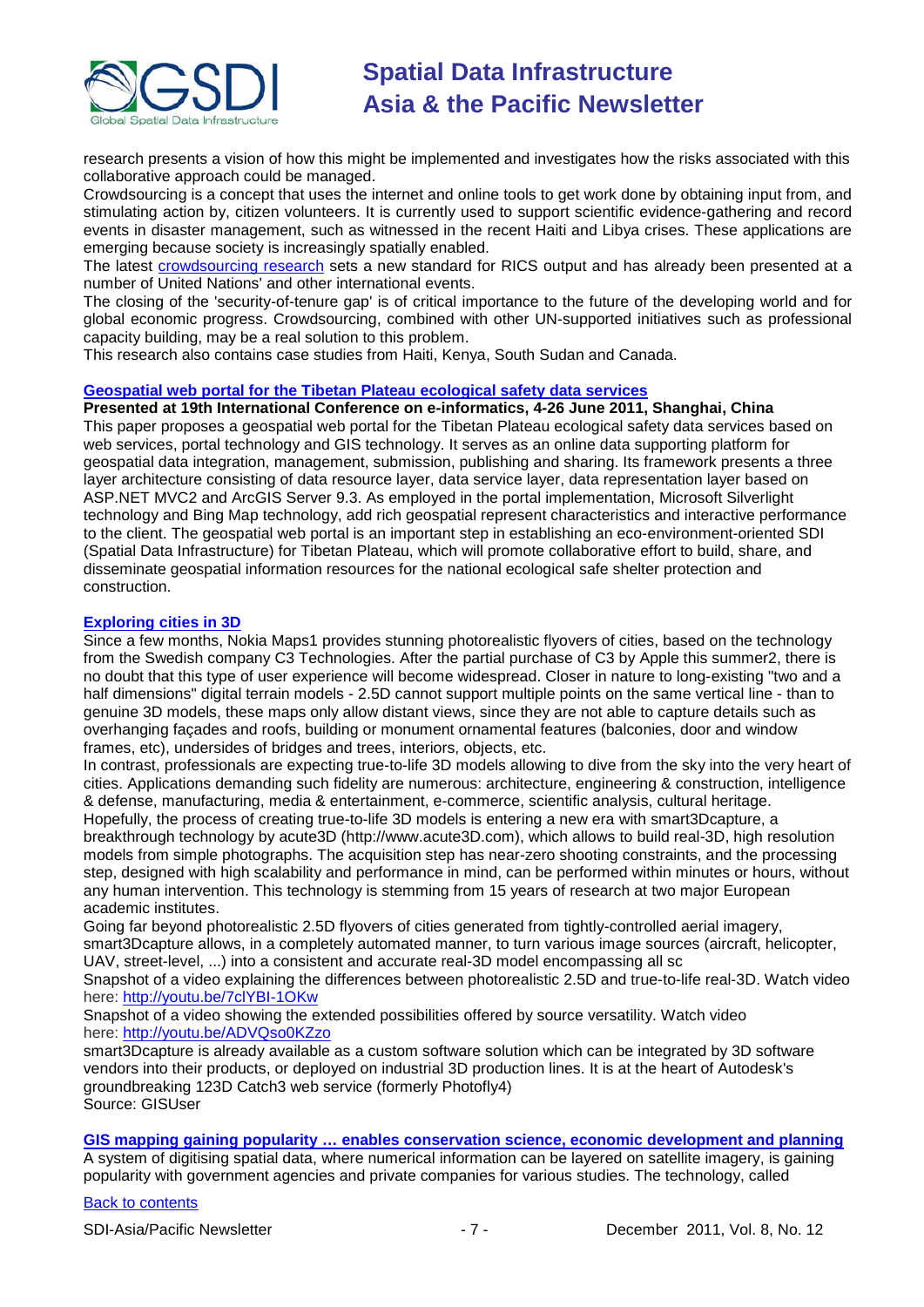

Geographical Information System (GIS), is revolutionizing the way we study and analyse areas of habitation, experts say. Source: The Economic Times (India)

**[Geodesy: Out with the Old, In with the New](http://mycoordinates.org/geodesy-out-with-the-old-in-with-the-new/)**

By Chris Rizos, Professor and Head, School of Surveying & Spatial Information Systems, UNSW, Australia; President of the International Association of Geodesy

We should promote a new geodesy that does not instil fear into our students, but instead seeks to conveys the excitement of Modern Geodesy

Source: Coordinates e-magazine

#### **[Improving the administration of marine and coastal spaces](http://mycoordinates.org/improving-the-administration-of-marine-and-coastal-spaces/)**

By Michael Sutherland, Department of Geomatics Engineering and Land Management,

University of the West Indies St. Augustine, Trinidad and Tobago

A marine cadastre, preferably built on the multipurpose cadastre concept, is one such instrument that ideally can provide thematic and spatial data and information to support effi cient decision making with regard to coastal and marine spaces

Source: Coordinates e-magazine

#### **gvSIG 2.0 ready to test (gvSIG News Office)**

After a long development period and a deep refactoring, gvSIG 2.0 is becoming a reality. By releasing gvSIG alpha2, gvSIG officialy start the stabilization period of this expected version. gvSIG encourages you to test it and to report bugs and feature requests in [the mailing lists](http://www.gvsig.org/web/community/mailing-lists/directory-en) always taking into account that it is not recommended to use development distributions in production environments.<br>For further information. Download of gySIG 2.0 alpha2 Download of [gvSIG 2.0 alpha2](http://www.gvsig.org/web/projects/gvsig-desktop/official/gvsig-2.0/downloads)

#### **The gvSIG Campus community has just been born (gvSIG News Office)**

gvSIG are pleasured to announce the creation of a new community within the gvSIG project called gvSIG Campus. This community is a new group of community created by the gvSIG Project and its main aim is to be a meeting point between students and tutors from tertiary training institutions (Bachelor's degrees, Master's degrees, Doctorate and so on) who want to use gvSIG to make their final projects.

Those projects are thought to be linked to different areas of knowledge: development of new tools, a

comparative with other software, specific applications of the use of GIS tools and so on.

For more information about gvSIG Campus, please visit its [web page.](http://gvsig.org/web/community/comm_groups/comm_gvsig_campus/)

If you are interested in joining this community, we invite you to subscribe to its [mailing list](http://www.freelists.org/list/gvsig-campus) because it is used by the members of the gvSIG Campus to comunicate each other.

Moreover, a new section called Campus has been created on the [Outreach website.](http://outreach.gvsig.org/campus/) This section includes a database with information on the final projects that the members of this community are making. Through the new Campus section any people can search not only projects that are on the way right now but also finished final projects and some ideas to implement new projects in the future.

<span id="page-7-0"></span>**[Back to contents](#page-0-0)** 

### **News from abroad**

*"This section has been included to highlight some of the developments happening outside the region which demonstrate SDI in action.*

**[Avenza creates online marketplace for map publishers as consumption of paper maps decline](http://www.gisuser.com/content/view/24984/2/)**

Avenza Systems Inc., producers of MAPublisher<sup>®</sup> cartographic software for Adobe<sup>®</sup> Illustrator<sup>®</sup> and Geographic Imager<sup>®</sup> geospatial tools for Adobe Photoshop<sup>®</sup>, is charting new territory in the mobile app space with its launch of the PDF Maps app and its opening of the Avenza Map Store on the Apple iOS platform, making it available to devices including the iPhone, iPad and iPod Touch. With the launch of the PDF Maps app, cartographers and map publishers now have access to a largely untapped audience of consumers that rely on smartphones and tablets as the consumption of paper maps continue to decline. Source: GISUser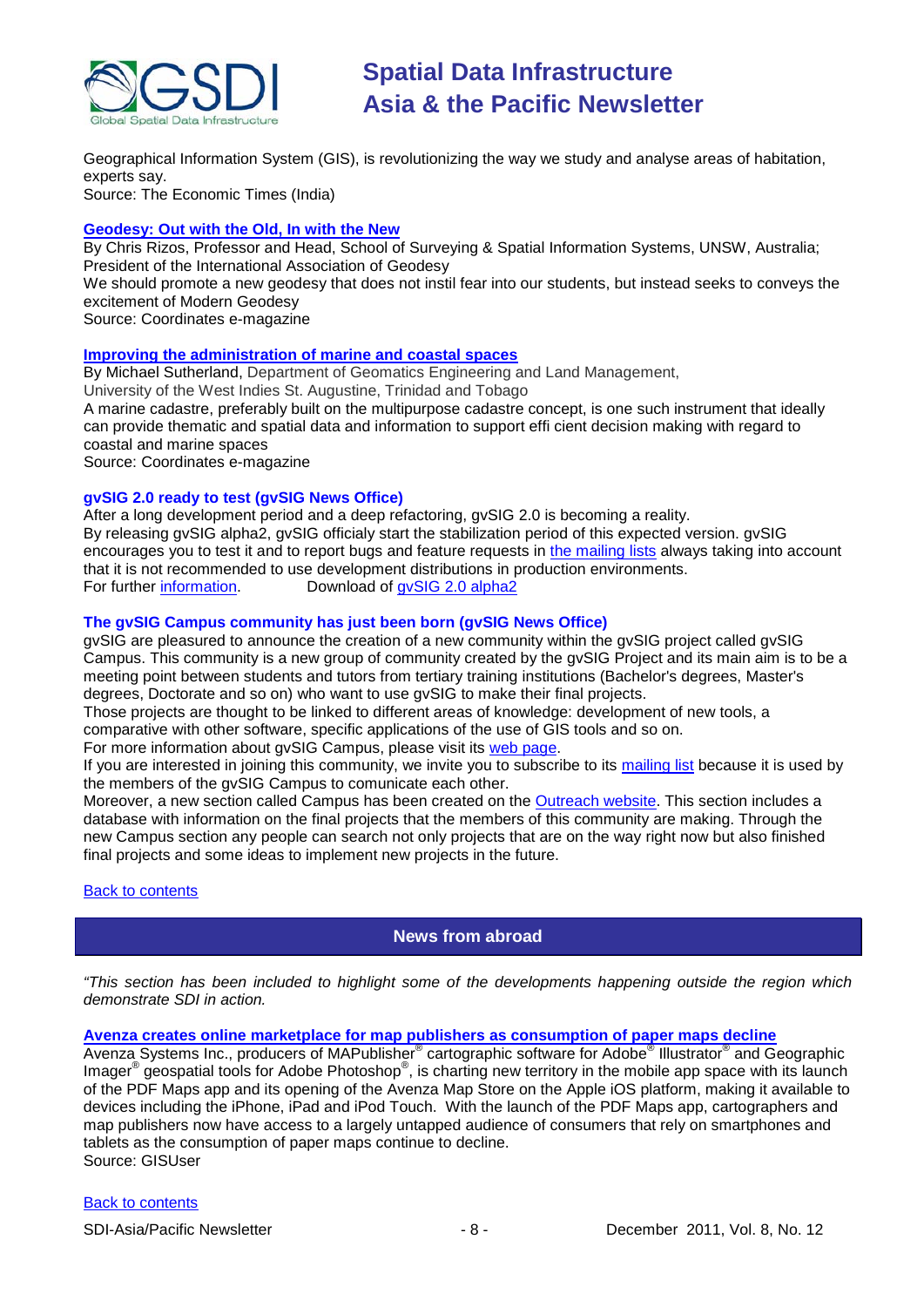

#### **[World Bank Soil Carbon Sequestration website](http://www-esd.worldbank.org/SoilCarbonSequestration/)**

Soil carbon sequestration through sustainable land management technologies offers triple win by enhancing agricultural productivity and reducing rural poverty, offering effective solutions for limiting greenhouse gas concentrations in the atmosphere, and building natural soil capital and minimizing the variability of agricultural ecosystems to climate change and variability.

The web-tool provides the carbon sequestration potential of different land management practices. Information on carbon sequestration potential of a location can be derived by point-and-click or by searching using place name. The database allows user to download and integrate Geographical Information System data with other information to estimate soil carbon stock changes for different agricultural projects.

#### <span id="page-8-0"></span>[Back to contents](#page-0-0)

### **Articles**

#### **[How developing countries can derive value from the principles and practice of geodemographics, and](http://www.academicjournals.org/JGRP/PDF/pdf2011/4th%20Sep/Ojo%20and%20Ezepue.pdf)  [provide fresh solutions to millennium development challenges](http://www.academicjournals.org/JGRP/PDF/pdf2011/4th%20Sep/Ojo%20and%20Ezepue.pdf)**

Journal of Geography and Regional Planning, Vol. 4(9), pp. 505-512, 4 September, 2011 Geodemographic segmentation systems are area classifications that use multi-criteria and geostatistical analytics to group places and people into clusters of similarity. The benefits of these geocomputation techniques have been largely embraced by countries in the developed world where the origins of geodemographics lie. In spite of identified value of segmentation techniques for driving efficacy in policy making in developed societies, numerous developing countries still lack these systems. At the very basic level, some of the reasons for this paucity may appear obvious; however some more pertinent issues like the misunderstanding of the significance of data infrastructure has often been overlooked. In this paper, we provide some background on the antecedents of geodemographics and focus on the challenges and benefits of spatial segmentation as an option for driving evidence-based policy making within developing countries.

**Key words:** Developing world, geodemographics, geographic information systems, millennium development goals, public policy.

#### **[Unmistakable Marks: Just a Mere Survey?](http://www.pobonline.com/Articles/Column/BNP_GUID_9-5-2006_A_10000000000001120276)** by Kristopher M. Kline

Land surveyors, by virtue of licensure, are given the responsibility of performing certain tasks suited to their unique expertise. This can give rise to a false belief in the extent to which our professional judgment can be applied to unilaterally solve problems or bring about a particular outcome for our client. In an unfortunate blow to our collective ego, a signed and sealed survey taken alone frequently has less effect than we would prefer to believe.

Source: Point of Beginning

#### **Tech Talk: A Vision for Photogrammetry** by Joseph V. R. Paiva

Photogrammetry is a catch-all term for making all kinds of measurements from photographs. For many surveyors, photogrammetry has evolved into a process that seems a bit like "black art." Source: Point of Beginning

#### **[New Approaches to Flood Risk Management](http://www.asmmag.com/201111162601/new-approaches-to-flood-risk-management.html)** by Jeff Thurston in *Asian Surveying & Mapping*

The number and severity of flood events throughout Asia has increased in recent times. Cambodia, Laos, Thailand, Burma and Vietnam have all experienced major flood disasters recently. Integrated flood management is emerging as a comprehensive approach for flood planning that takes into account population pressures, ecosystems, meteorology and other factors within entire river basins.

#### **[Redrawing the political map](http://www.geoconnexion.com/uploads/politicalmap_ukv9i6.pdf)**

UNITED KINGDOM - Jamie Justham casts an eye over the planned changes to constituency boundaries and how GIS techniques will help weigh the implications for democracy. Source: GeoConnexions

#### **[Location based library concept](http://urbantick.blogspot.com/2011/10/location-based-library-concept.html)**

The spatial dimension of reading is an interesting aspect in so far as to how far it can actually become the main subject. A lot of narratives make extensive use of space and lace description and the location is often as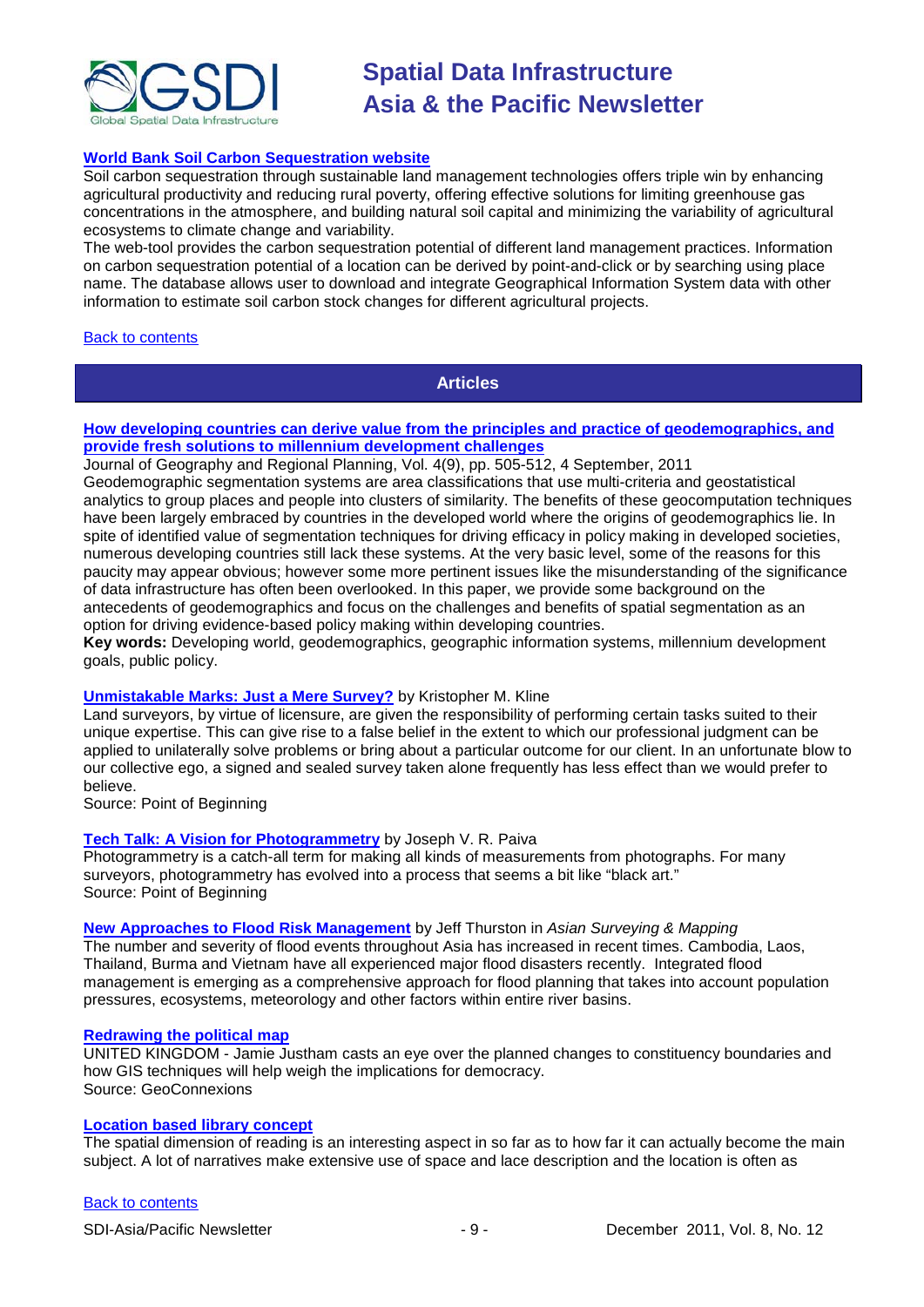

important as the characters who really come to live from the description of spatial interaction and as to how they are set in the place. Source: Urban Tick blog

#### **[Wireless for Surveyor Solutions](http://www.asmmag.com/201111242661/wireless-for-surveyor-solutions.html)** by Jeff Thurston in *Asian Surveying & Mapping*

Wireless technology has been innovating at a rapid rate and can now be found throughout the geomatics and geospatial sector. There are several advantages to using wireless, some more obvious than others. Because it does not involve long connections that include wiring, flexibility and cost savings are the immediate gains. However, time saving figures into surveying related work prominently and the ability to connect to the Internet directly support field-to-office activity.

**[Using Supply Chain Management as a Tool to Manage GIS Projects](http://www.vector1media.com/article/features/24167-using-supply-chain-management-as-a-tool-to-manage-gis-projects-.html)** by Peter Schmitz in V1 Magazine Sciety will become more spatially enabled, meaning that geography and GIS will become and in some instances already embedded in mainstream decision-making and incorporated into enterprise systems such as Oracle and SAP and as demonstrated in Oracle (Dangermond, 1999; Tomlinson, 2000; and Mann as interviewed by GEO World, 2004).

One of the challenges according to Dangermond (1999) and Tomlinson (2000) for GIS units in the 21st century is to be able to manage themselves successfully in order to deliver the right product at the right time to the right customer (Pulsani, interviewed by GEO World (2004)). Tomlinson (2000) also indicated that there will be several management tools available to assist GIS units to enable them to manage themselves successfully. One of these tools to address the management issue is supply chain management as used in industry.

#### **[Voyage of the Koo Koo Sint & Paddle Song](http://www.amerisurv.com/content/view/9361/153/)**

In 1811, David Thompson, surveyor and fur trader for the North West Company reached the Pacific Ocean, adding the Columbia River as the final leg of the Fur Trade Highway from Hudson's Bay and Montreal to the Pacific Ocean and becoming the first person to survey and map the Columbia River from its source near Invermere, British Columbia to its mouth at Astoria, Oregon.

On June, 3, 2011, ten 25-foot voyageur canoes left Invermere, British Columbia on a six week, eleven hundred mile trip to Astoria, Oregon via the Kootenai, Clark Fork, Pend Oreille, and Columbia Rivers. We arrived in Astoria, Oregon on July 15, 2011, 200 years to the day after David Thompson's arrival in 1811. Two of the ten canoes were entered by a group of us called the North American Land Surveyors. Our two canoes were named the "Koo Koo Sint" (Coast Salish for "stargazer" or "one who looks at the stars" for David Thompson) and "Paddle Song" named for David's wife of 56 years, Charlotte Small (from a book called Woman

of the Paddle Song).

Source: The American Surveyor

**[Refinement of the Geoid—The Gravity Probe B Experiment](http://www.amerisurv.com/content/view/8697/153/)** by Marc Cheves in The American Surveyor Long before GPS and the reliance on geoids to establish orthometric heights, surveyors' plumb lines were being affected by local gravity variations, such as nearby mountains. Today, about the best angular accuracy we can achieve is on the order of tenths of a second. Stanford University's Gravity Probe B, with its capability of resolving angles to the tenth of a millarcsecond, will explore the fine structure of the Earth's gravitational field. Whether you first learned it in an early science class, or recall it twirling across the opening episodes of The Twilight Zone, Einstein's E=mc² formula expressed a special theory of relativity. Based on that theory, the development of nuclear energy was made possible, and with it, the atomic bomb.

But it is Einstein's general theory of relativity that has been more difficult to understand. Proposed more than 40 years ago, and based on work stretching back to the 1800s and Einstein's 87-year-old theory, the Gravity Probe B (GP-B) experiment brings together an incredible array of new technology, without which the experiment would not be possible.

From a layman's point of view, Einstein's lesser-known theory postulates that as an object in space (such as the Earth) travels though space, it drags space-time along with it. It may be hard to conceive of the applications for this verification here on Earth, but it has enormous implications for understanding our universe—such things as black holes, for example. The theory also suggests that the planets are not moving in elliptical orbits around the Sun, but rather are following straight lines through curved space-time.

#### **[Experiences from world bank development support for land reform](http://mycoordinates.org/experiences-from-world-bank-development-support-for-land-reform-2/)** by Keith Clifford Bell

This paper discusses the World Bank support for sustainable land reform, focusing on the East Asia Region, with particular emphases on initiatives in land governance, land development investment, tenure security, NSDI,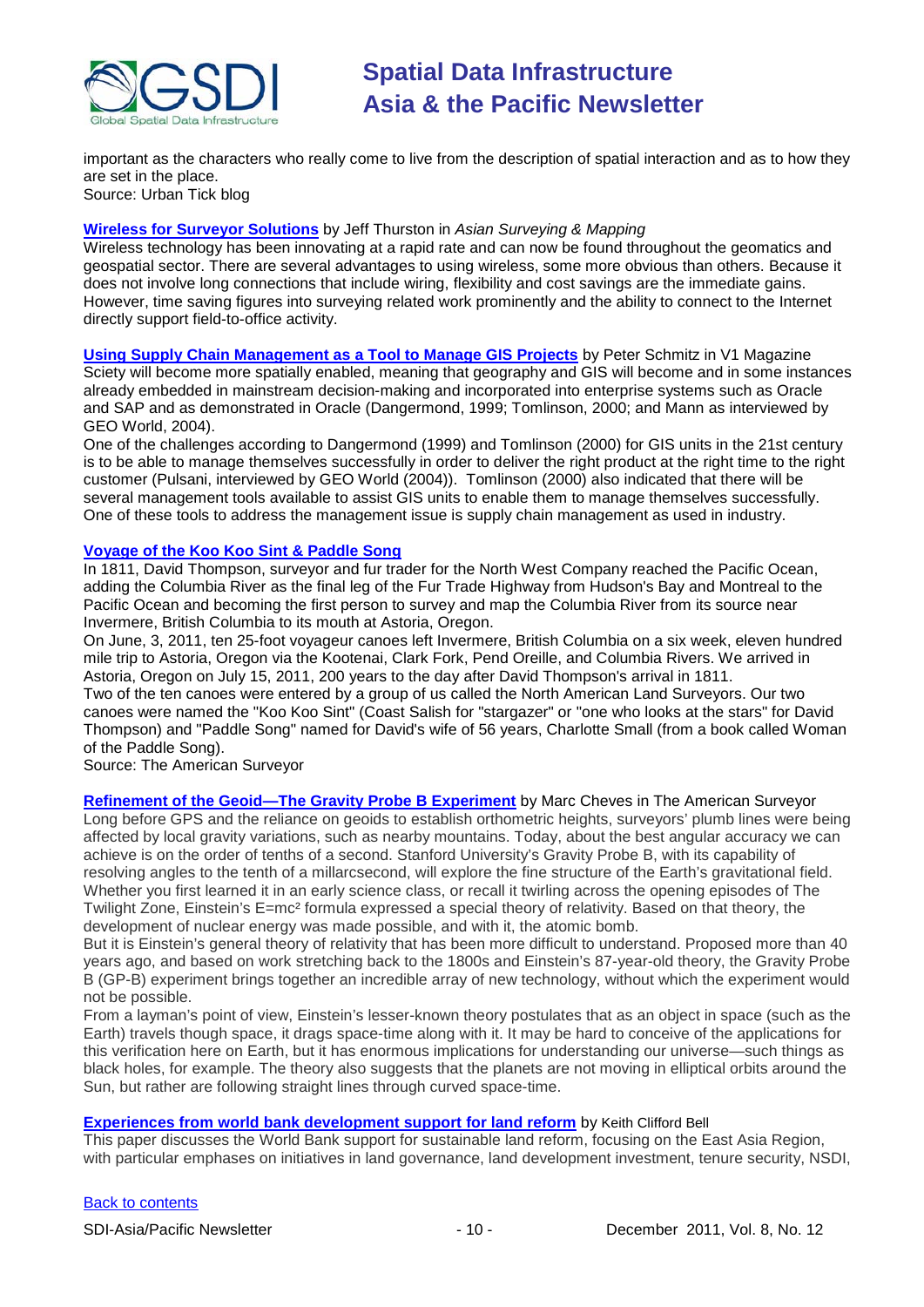

e-government, land tax, spatial planning, disaster response and mitigation. We have published the first part of the paper in the last issue. We present here the second part of the paper Source: Co-ordinates e-magazine

#### **Survey Accuracy - [Furthering Dialogue on 'Towards Cadastre 2034](http://www.gim-international.com/issues/articles/id1788-Survey_Accuracy.html)**

Renewed debate on the nature and role of the cadastre was sparked in 2010 through the forums of FIG 2010 in Sydney, Australia, and GIM International. Six design elements for 'future cadastres' were discussed, one of them being 'survey accuracy'. The wide range of responses regarding this design element implied that the topic required further clarification. Here, we hope to provide such clarification and further the dialogue on 'Towards Cadastre 2034'.

By Rohan Bennett and Paul van der Molen, ITC, The Netherlands (GIM International)

#### **[Algorithmic Incorporation of Geographical Information Technologies in Road Infrastructure](http://mak.ac.ug/documents/Makfiles/aet2011/Kayondo.pdf)  [Maintenance in Uganda](http://mak.ac.ug/documents/Makfiles/aet2011/Kayondo.pdf)**

**Abstract:** Geographical Information Technologies (GITs) are underutilized for Road Infrastructure Maintenance (RIM) in Uganda, thus the necessity to rationally incorporate their use as decision support tools in the participating organizations. GITs herein include: Remote Sensing, Global Positioning Systems (GPS), Geographical Information Systems (GIS) and web based tools such as Google earth. This paper is rooted in research undertaken to assess the use of GITs as decision support tools in RIM in Uganda. Basing on results from interviews, field visits & measures and participant observations, the gaps and limitations to the usage of GITs for RIM in Uganda are discussed. Data requirements for RIM are stipulated. The paper suggests an algorithmic approach to accentuate the usage of GITs in the RIM process. This involves: a policy on data collection guidelines emphasizing the use of GPS, satellite imagery and GIS, capacity building in the theory and use of GITs, establishment of local spatial data infrastructures for road maintenance data and setting aside yearly budgets for the defined activities. The dynamic segmentation data model is considered a superior data storage strategy within the GIS.

**Keywords:** Geographical Information Systems (GIS), Geographical Information Technologies (GITs), Road infrastructure Maintenance (RIM), Uganda

#### **[How developing countries can derive value from the principles and practice of geodemographics, and](http://www.academicjournals.org/JGRP/PDF/pdf2011/4th%20Sep/Ojo%20and%20Ezepue.pdf)  [provide fresh solutions to millennium development challenges](http://www.academicjournals.org/JGRP/PDF/pdf2011/4th%20Sep/Ojo%20and%20Ezepue.pdf)**

*Journal of Geography and Regional Planning* Vol. 4(9), pp. 505-512, 4 September, 2011 Geodemographic segmentation systems are area classifications that use multi-criteria and geostatistica analytics to group places and people into clusters of similarity. The benefits of these geocomputation techniques have been largely embraced by countries in the developed world where the origins of geodemographics lie. In spite of identified value of segmentation techniques for driving efficacy in policy making in developed societies, numerous developing countries still lack these systems. At the very basic level, some of the reasons for this paucity may appear obvious; however some more pertinent issues like the misunderstanding of the significance of data infrastructure has often been overlooked. In this paper, we provide some background on the antecedents of geodemographics and focus on the challenges and benefits of spatial segmentation as an option for driving evidence-based policy making within developing countries.

**Key words:** Developing world, geodemographics, geographic information systems, millennium development goals, public policy.

#### <span id="page-10-0"></span>[Back to contents](#page-0-0)

## **Books and Journals (including Videos and Web publications)**

# Robin McLaren FRICS, Prof Peter Dale OBE FRICS

**Title:** *Land Markets & the Modern Economy***, 3rd edition launch and lecture**

**Synopsis:** All living creatures need access to food, water and shelter. We are all dependent on the land for our survival. But who should own the land and how should access to it be controlled for the benefit of all?

Some argue that governments should determine who is allowed to own land. Others maintain that, although a regulatory framework should be established by the state, the best way to achieve the optimum form of land use is through the operation of free market forces.

[Back to contents](#page-0-0) This lecture and paper looks at the reasons why buying and selling rights in land are important, and suggests ways in which the efficiency and effectiveness of land markets can be improved. The 3<sup>rd</sup>edition is fully updated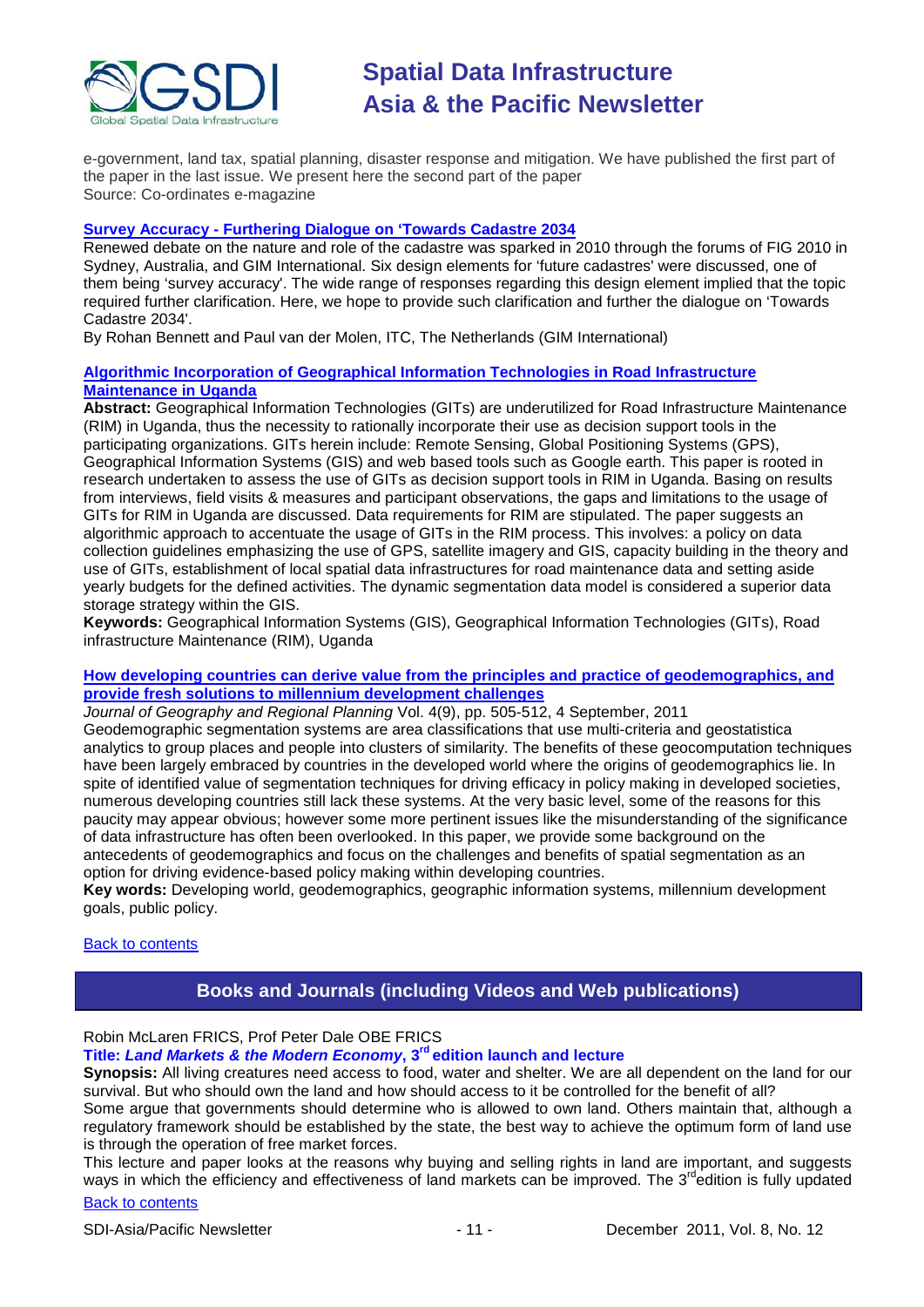

to reflect the changing economics of the world economy due in part to the financial crisis and the emergence of global powers such as India, China and Brazil. It also contains several key issues that nations who wish to engage and promote effective land markets need to think about. The new edition also contains several new case studies and is also due to be presented at forthcoming World Bank and UN land orientated events.

**[Thoughts on the Geospatial industry, Open Standards and Open Source](http://cameronshorter.blogspot.com/2011/06/memoirs-of-cat-herder-coordinating.html)** Cameron Shorter's blog

### **[SDI Magazine](http://www.sdimag.com/)**

**[Mother Pelican: A Journal of Sustainable Human Development](http://www.pelicanweb.org/solisustv07n08page1.html)** The August 2011 issue has been posted:

**[LiDAR News, Vol 1, No 22](http://www.lidarnews.com/newsletter/Vol1No22.htm) (November 2011)**

**[Think Quarterly](http://thinkquarterly.co.uk/#aboutthebook)** – Google's new on-line magazine

**[Coordinates](http://mycoordinates.org/pdf/june11.pdf)** monthly magazine

**[SERVIR-Africa community news](http://www.servirglobal.net/africa/en/News/CommunityNews.aspx)**

**[The American Surveyor newsletter](http://www.amerisurv.com/component/option,com_frontpage/Itemid,1/)** (2 December)

**GISuser - [GIS and Geospatial Technology News](http://www.gisuser.com/)**

#### **[Connecting the Dots Between Surveying & GIS](http://www.vector1media.com/dialog/interviews/24152-interview-connecting-the-dots-between-surveying-a-gis.html)**

ESRI's Brent Jones, Surveying and Engineering Industry Manager, interviewed by Jeff Thurston for *Asian Surveying & Mapping* (V1 Media)

The relationship between surveying and geographic information systems (GIS) is integral for the development of most spatial data applications. Accuracy and precision in measurement matter. While the numbers and types of surveying related tools for measurment has grown, they in turn must interoperate with GIS, empowering applications to deliver results. ASM editor Jeff Thurston interviewed Brent Jones - Surveying and Engineering Industry Manager, Esri to discuss the relationship of surveying to GIS, and to learn more about how Esri is meeting the challenge to support and empower surveyors with GIS tools.

### **[Spatial Data Infrastructures in Context -](http://www.vector1media.com/article/reviews/23665-spatial-data-infrastructures-in-context-north-and-south.html) North and South**

Reviewed by Jeff Thurston in V1 media

*Spatial Data Infrastructures in Context - North and South* discusses both technological and nontechnological obstacles, policies and mechanisms with respect to the implementation of spatial data infrastructures (SDI). With an emphasis on non-technology issues such including legal, policy, copyright, liability and compatibility factors, the editors provide a wealth of information aimed at improving access, interoperability and affordability with reference to SDI. This book contains content that is applicable to both public and private participants



### **Upcoming exhibitions -** *[Finding Antarctica: Mapping the last continent](http://email.synergymail.com.au/t/r/l/ililhyy/jddhw/a/)*

**State Library of NSW Sydney Galleries, 3 December 2011 - 19 February 2012** This landmark exhibition reveals the myths, legendary voyages and heroic efforts made to map the last continent on earth. View over 100 rare and contemporary maps from the 15th to the 20th century, as well as photographs, sledging diaries, sketchbooks, films, relics and the latest satellite imagery of Antarctica. The exhibition also celebrates the centenary of the historic Australasian Antarctic Expedition 1911-14.

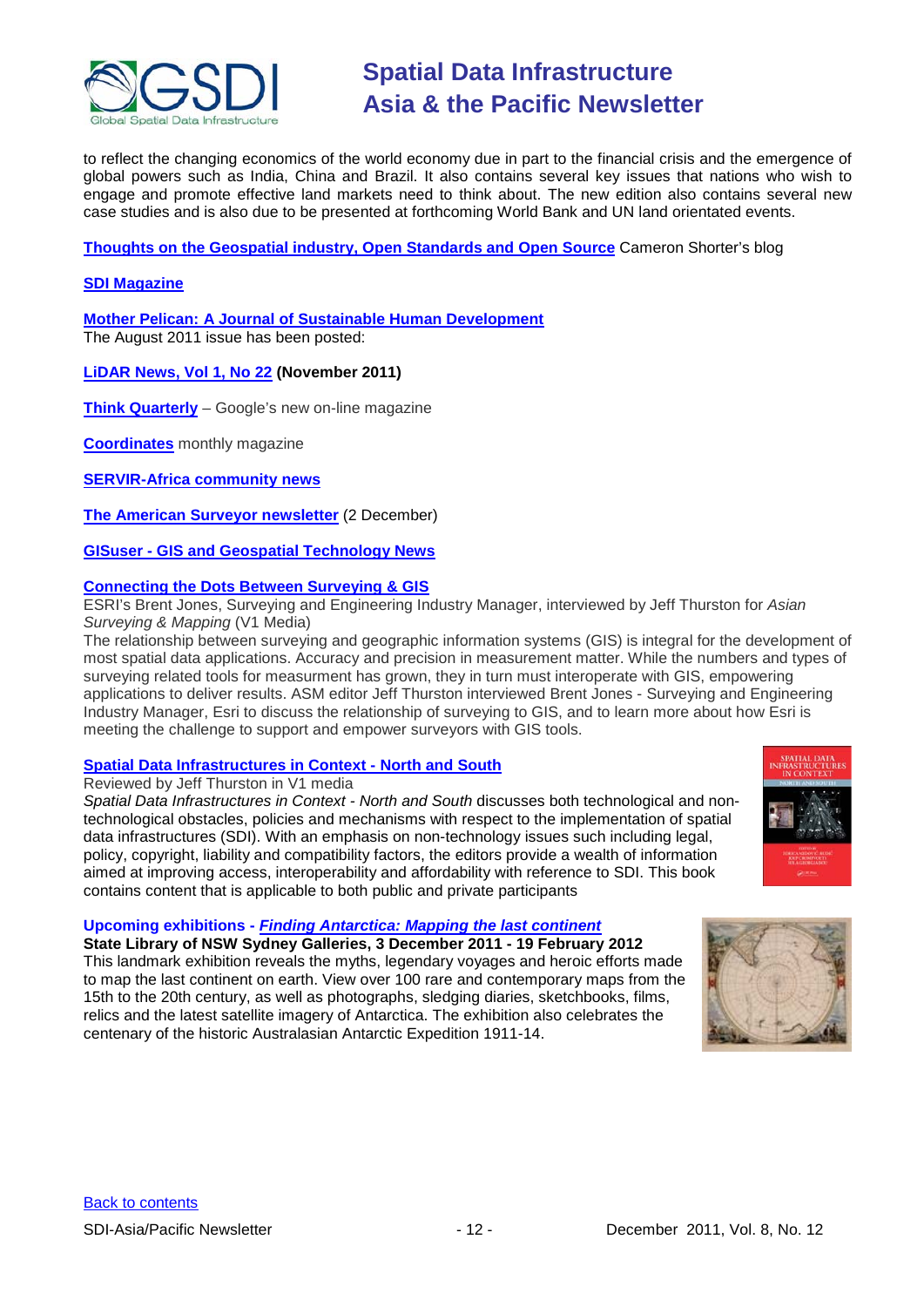

# **Just for Fun!**

<span id="page-12-0"></span>

#### **[Crooked USA-Canada border](http://opinionator.blogs.nytimes.com/2011/11/28/a-not-so-straight-story/?scp=1&sq=canada%20border&st=cse)**

What is the longest straight-line international boundary? Why, that has to be the American-Canadian border between Lake of the Woods (Minnesota/Manitoba) and Boundary Bay (Washington State/British Columbia), which runs for 1,260 miles along the 49th parallel north. Right? **Nope**. Source: NY Times

**Where in the World – [Google puzzle \(part 1\)](http://www.theatlantic.com/infocus/2011/08/where-in-the-world-a-google-earth-puzzle/100120/)** and **[\(Part 2\)](http://www.theatlantic.com/infocus/2011/11/where-in-the-world-part-2-a-google-earth-puzzle/100197/)** from the Atlantic Monthly





Last month we brought you **[This Is Probably as Close as You'll Get to Being an](http://www.theatlantic.com/video/archive/2011/10/this-is-probably-as-close-as-youll-get-to-being-an-astronaut/247483/)  [Astronaut](http://www.theatlantic.com/video/archive/2011/10/this-is-probably-as-close-as-youll-get-to-being-an-astronaut/247483/)** courtesy of the Atlantic Magazine and NASA. This month, again thanks to the Atlantic Magazine and NASA, we bring you another time-lapse video **[Perhaps the Best](http://www.theatlantic.com/technology/archive/2011/11/video-perhaps-the-best-hd-view-of-earth-from-space-ever/248395/)** 

**[HD View of Earth from Space Ever](http://www.theatlantic.com/technology/archive/2011/11/video-perhaps-the-best-hd-view-of-earth-from-space-ever/248395/)**. Source: The Atlantic Monthly magazine and

For further time-lapse video produced from NASA stills **SEE ALSO [The Moon –](http://geospatialworld.net/index.php?option=com_imageoftheweek&view=managetemplate&id=62&Itemid=139&year=2011) up close**

Source: Geospatial World Weekly & DLR Portal News: **[Flying over the three-dimensional Moon](http://www.dlr.de/dlr/en/desktopdefault.aspx/tabid-10081/151_read-2065/)**

**[NASA](http://eol.jsc.nasa.gov/Videos/CrewEarthObservationsVideos/)** 



Last month, from the *New York Times*, we brought readers **[Lytro's Camera Shoots First, Focuses Later](http://gadgetwise.blogs.nytimes.com/2011/10/19/lytros-camera-shoots-first-focuses-later/)**. Further **[The Revolution in Photography](http://www.theatlantic.com/magazine/archive/2011/12/the-revolution-in-photography/8733/)**

When a set of online teasers for a new camera called the Lytro appeared earlier this year, you could have been forgiven for seeing the invention as just another gimmick. The camera's attention-grabbing feature is a kind of after-the-fact autofocus: with a click, any blurry portion in a picture can be snapped into sharpness—another step in the march of idiot-proof photography.

In fact, such image correction is merely a side effect of what is

genuinely different about the technology. The Lytro, scheduled to reach buyers early next year, creates a wholly new kind of visual object, one that both exemplifies and exploits the way images are consumed in the digital era.

Source: The Atlantic magazine

**[Study Finds Smartphones Are Most Popular Home Device, and Growing use as Scapegoat](http://www.gisuser.com/content/view/25103/28/)**

A New Yahoo! Mobile/Razorfish Study Finds Smartphones Are Most Popular Home Device, and Growing Scapegoat in Many Social Situations.

In an always-on, connected world with a surplus of new devices fit for every function, location and context it's no surprise that mobile phones are helping people multi-task and even duck out of awkward situations. A recent Yahoo! Mobile/Razorfish study reveals interesting gender differences in usage and ranks the smartphone as the highest rated device in the home with 75% of votes.

Source: GISUser

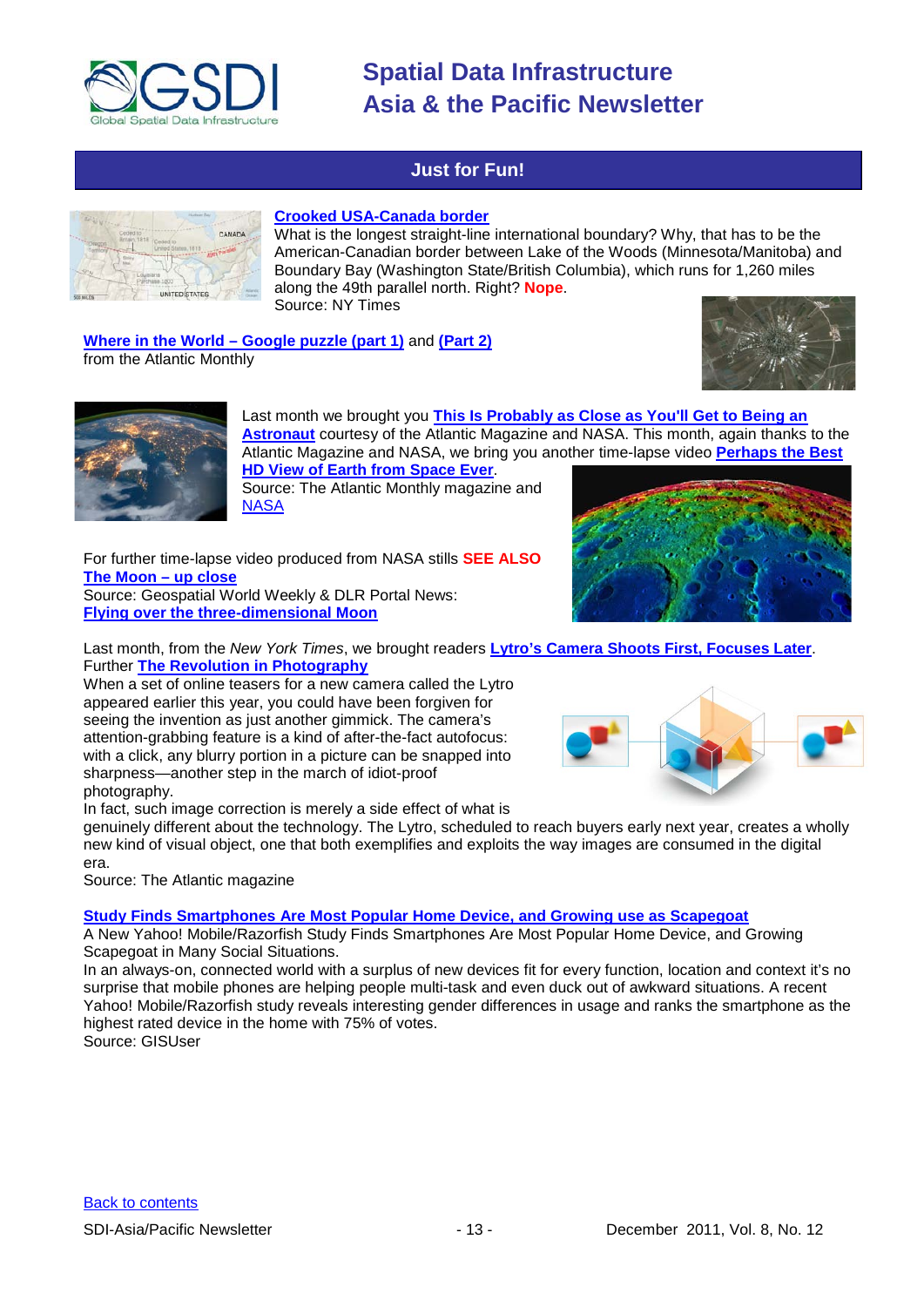

## **Training Opportunities**

#### <span id="page-13-0"></span>**11th NCCR Climate Summer School, 9-14 September 2012, Ticino, Switzerland**

The NCCR Climate, Switzerland's Centre of Excellence in Climate and Climate Impact Research, invites young scientists to join leading climate researchers in a scenic southern Swiss Alpine setting on the occasion of the 11th International NCCR Climate Summer School 2012.

The Summer School is focusing on the theme "the water cycle in a changing climate". This theme has been chosen due to its paramount importance in terms of both scientific challenges and pressing societal concerns. The specific topics to be addressed include:

- Observed variations of the water cycle.
- Physical processes governing the hydrological response to climate change,
- Scenarios of the water cycle in a changing climate,
- Anticipated impacts.

The Summer School invites young researchers from all fields of climate research. The courses cover a broad spectrum of climate and climate impact research issues and foster cross-disciplinary links. Each topic includes keynote plenary lectures and workshops with in-depth discussion in smaller groups. All summer school participants present a poster of their research and there will be ample opportunity for discussion.

The Summer School is open to young researchers (PhD students and Post-Docs) worldwide. Participation is highly competitive and will be limited to a maximum of 70. The registration fee (1400 CHF) includes half board accommodation, excursion and teaching material. A small number of grants will be available for students from developing countries (i.e. non-OECD countries).

**Deadline for applications:** 20 December 2011. Successful applicants will be notified in February 2012.

Detailed information and the application form are available at

[<http://www.nccr-climate.unibe.ch/summer\\_school/2012/>](http://www.nccr-climate.unibe.ch/summer_school/2012/).

Contact: University of Bern, NCCR Climate Management Centre, Zähringerstrasse 25, CH-3012 Bern,

Switzerland, mailto: [<nccr-climate@oeschger.unibe.ch>](mailto:nccr-climate@oeschger.unibe.ch)

Telephone +41 31 631 31 45, Telefax +41 31 631 43 38.

#### **[Large-Scale 3D Laser Scanning: The Complete Process](http://www.faro.com/site/resources/details/1373?CampaignId=70170000000bbwr)**

Don't worry if you missed the live webinar, "Large-Scale 3D Laser Scanning: The Complete Process". It's now available online for you to watch any time!

#### **[e-Learning for the Open Geospatial Community](http://elogeo.nottingham.ac.uk/xmlui)**

We are pleased to inform that the course repository for the ELOGeo (An e-Learning Framework for Using Geospatial Open Data, Open Source and Open Standards) project is ready.

ELOGeo is a JISC-funded project based at the Centre for Geospatial Science, the University of Nottingham in partnership with the Mimas Centre of Excellence at the University of Manchester. ELOGeo main collaborators are Open Source Geospatial Foundation, Open Geospatial Consortium (OGC), Ordnance Survey, Open Nottingham, International Cartographic Association (ICA) and gvSIG Association. [More details of ELOGeo.](http://elogeo.nottingham.ac.uk/index.html)

**gvSIG Training platform opens with a first course for gvSIG users**

The gvSIG Association tries to increase its learning offer through online courses, publishing a new learning platform: gvSIG Training. In parallel, the gvSIG Association launches its official certification program. It's a step forward in the training processes in free geomatic, creating an online training centre, that contributes to the spreading as well as to the sustainability of the gvSIG project. Training without geographic barriers, and with the best professionals.

In this platform, you will find courses in several languages to learn to use the different applications of the gvSIG project, in a user level as well as in a developer one. The courses list will be extended gradually with different gvSIG and free geomatic specialization courses (databases, map servers...), with the objective of covering the different needs of the Community.

The courses offered by gvSIG Training are part of the training routes that are required to obtain the gvSIG official certification.

For further information:

- gvSIG Training: [<http://gvsig-training.com/>](http://gvsig-training.com/)

- gvSIG Certifications: [<http://www.gvsig.com/services/certification>](http://www.gvsig.com/services/certification)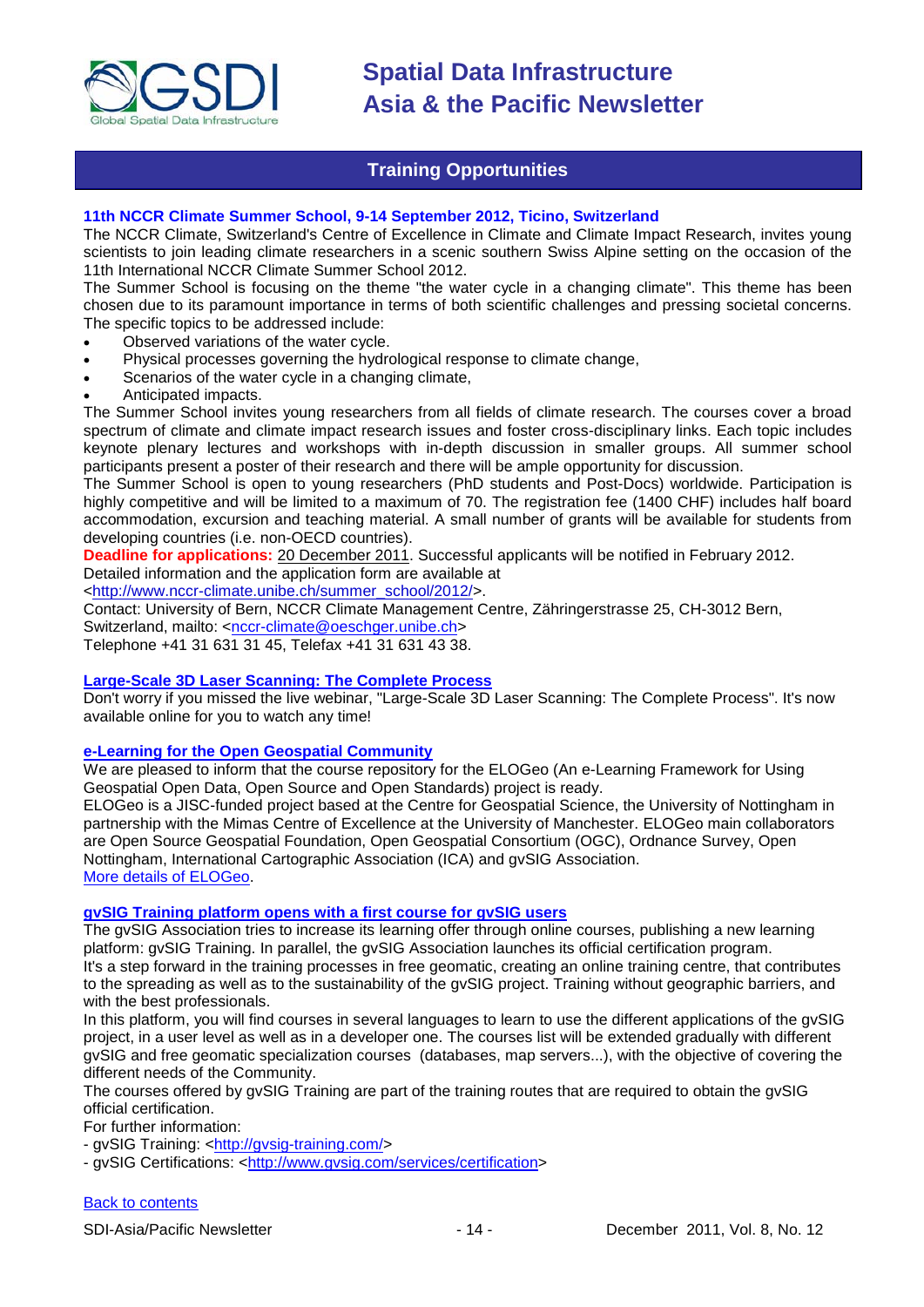

#### **GIS Courses by Distance Education NSW Riverina Tafe**

The courses listed below are all full Geographic Information Systems courses which can be studied over a number of semesters by distance study pathways.

[Certificate III in Spatial Information Services \(GIS\)](http://www.rit.tafensw.edu.au/nec/nrme/giscourses#Cert III in Spatial Information Services (CPP30109)) [Certificate IV in Spatial Information Services \(GIS\)](http://www.rit.tafensw.edu.au/nec/nrme/giscourses#Cert IV in Spatial Information Services (CPP40209)) [Diploma of Spatial Information Services \(GIS\)](http://www.rit.tafensw.edu.au/nec/nrme/giscourses#Diploma of Spatial Information Services (CPP50207)) Sourc[e: NSW River](http://www.rit.tafensw.edu.au/nec/nrme/giscourses)

#### **[Participatory Spatial Information Management and Communication Training Kit now available on-line](http://www.cta.int/en/About-us/CTA-news/Participatory-Spatial-Information-Management-and-Communication-Training-Kit-now-available-on-line)**

Co-published by CTA and IFAD in English and Spanish, the Training Kit is a unique product that can be tailored to meet user needs, ensuring that employees get the best training available on Participatory Spatial Information Management and Communication.

The [online version](http://pgis-tk.cta.int/) was launched at the beginning of March 2011. The DVD version was launched in December 2010. The Training Kit contains 15 Modules, each presented through a series of Units. Modules cover the entire spectrum of good developmental practice – from mobilising communities to developing a communication strategy based on the outcome of participatory mapping activities. The Modules touch on topics such as the fundamentals of training, ethics and community groundwork and processes as well as the more technical low-, mid- and high-tech participatory mapping methods.

Users decide what they want to cover and when. The product has been developed using the Multimedia Training Kit (MMTK) approach – which allows you to pick and choose those Modules, Units and components that best suit your particular requirements and develop a curriculum to suit your specific needs. **Publishers:** Technical Centre for Agricultural and Rural Co-operation ACP-EU (CTA), Wageningen, The Netherlands and International Fund for Agricultural Development (IFAD), Rome, Italy

Source: [The Centre for Agricultural and Rural Cooperation](http://www.cta.int/en/About-us/Who-we-are)

#### <span id="page-14-0"></span>[Back to contents](#page-0-0)

## **Funding Opportunities, Awards, Grants**

#### **[Award to encourage young geospatial scientists](http://geospatialworld.net/index.php?option=com_content&view=article&id=23094%3Aaward-to-encourage-young-geospatial-scientists-&catid=81%3Amiscellaneous-award&Itemid=1)**

To encourage young researchers working in the areas of geospatial science and technologies, Rachapudi Kamakshi Memorial Trust has instituted the Rachapudi Kamakshi Memorial Gold Medal for 'Young Geospatial Scientist™.' The award, consisting of a gold medal, citation plaque and a certificate of merit, will be awarded annually during the biggest congregation of geospatial community in the country, India Geospatial Forum (previously known as 'Map India') during 8-9 February 2012.

Source: Geospatial World Weekly

### **[UNU-INRA Visiting Scholars Program 2012](http://inra.unu.edu/d1/unu-inra%20visiting%20scholars%20programme%20%202012.pdf) Application deadline: March 15, 2012**

The United Nations University Institute for Natural Resources in Africa announces its Visiting Scholars Programme 2012 and a call for the submission of proposals from interested candidates from Africa and the world.

The main objective of the program is to provide qualified scholars an opportunity to undertake research on topics related to the development and management of natural resources in Africa, to participate in UNU-INRA activities, and to contribute to UNU-INRA publications. The program is also designed to enhance the dissemination of UNU-INRA research and to contribute to the UNU-INRA's outreach program.

The program will NOT support any field work aimed at collecting data. It is suitable for researchers who have data available and need workstation facilities and financial support to analyze and publish the results of their research.

UNU-INRA will provide a monthly stipend of \$US1, 500 as a contribution towards travel, accommodation, medical, and other out-of-pocket expenses.

Interested candidates should please read the announcement and all other relevant documents attached to this call CAREFULLY before applying.

[UNU-INRA Strategic Plan 2011 -](http://inra.unu.edu/d1/strat%2020110911.pdf) 2014 **[Africa Green Economy Initiative](http://inra.unu.edu/d1/2011-07-26%20african%20green%20economy%20intiative.pdf)** Africa Green Economy Initiative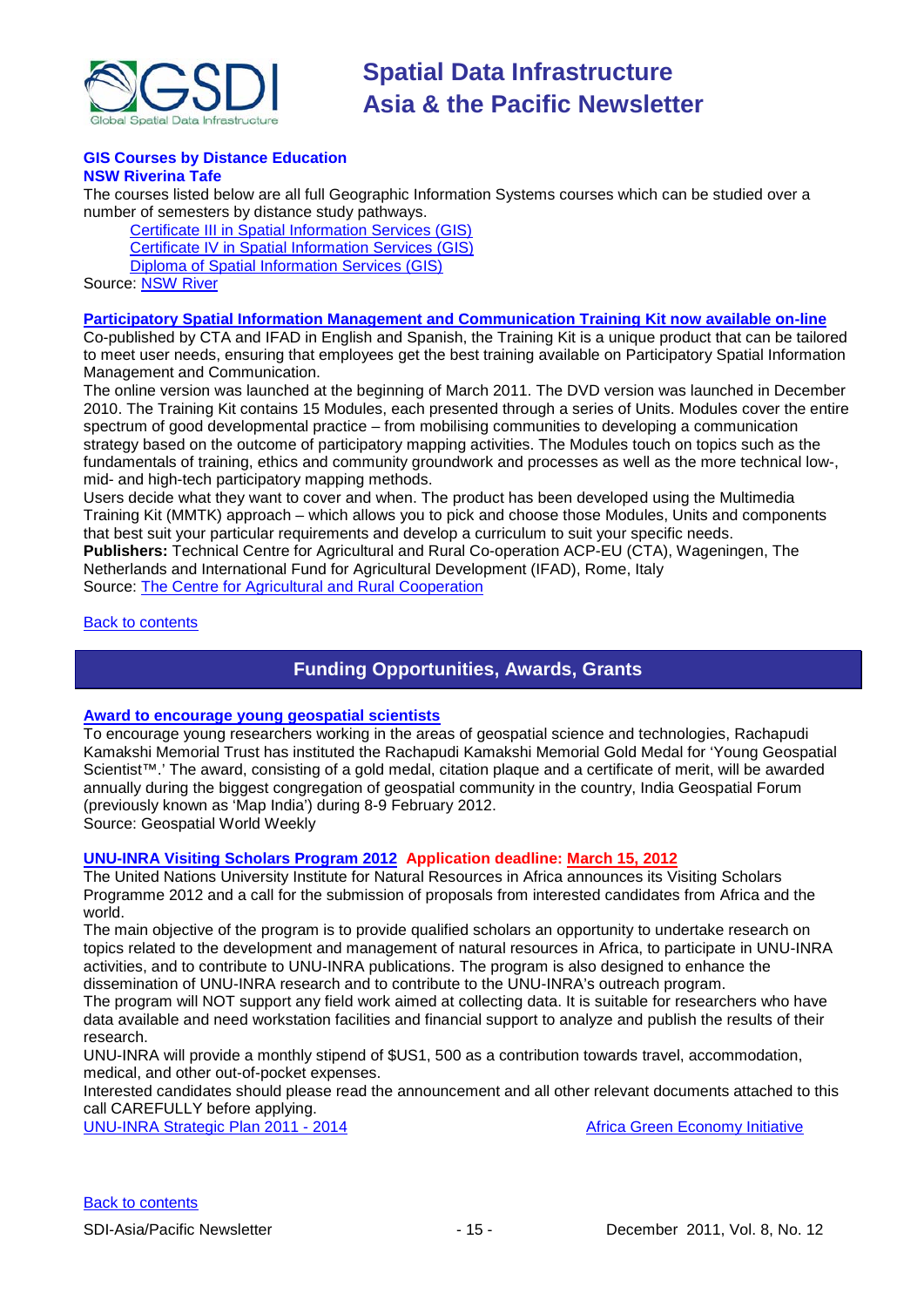

### **[Research opportunities on 'Sensors, Empowerment, Accountability in Tanzania \(SEMA\)'](http://www.itc.nl/Pub/research_programme/Research_opportunities.html)**

The research programme "Sensors, Empowerment, Accountability in Tanzania (SEMA)" is funded by the Netherlands Organisation for Scientific Research (NWO) under the WOTRO-Global Science for Development Programme.

Three PhD candidates, one postdoctoral scientist and one software developer will be recruited. **The deadline for applications is 31 December 2011.**

#### <span id="page-15-0"></span>[Back to contents](#page-0-0)

### **Employment Opportunities**

#### **[GIS Specialist, Afghanistan Water and Agriculture Project](https://careers.ardinc.com/ARDCareers/App/InternationalPostingDetail.aspx?PostingId=283)**

Tetra Tech ARD currently is accepting expressions of interest from qualified candidates for senior and mid-level staff positions on a multi-year year USAID-funded water management and agriculture project in Afghanistan.

The GIS Specialist will be responsible for supporting communication, outreach, awareness-building, planning, and M&E activities of the project by developing and delivering GIS based information products in multiple locations. The GIS Specialist will work closely with sub-contractors and grantees, providing oversight to any GIS work performed. The Specialist will also have a role in coordinating project activities with local and national GoIRA representatives as well as community leaders. The Specialist will work on an interdisciplinary team and collaborate closely with professionals from natural, technical and social sciences sectors. The Specialist will engage in strategic planning, design of technical interventions, and provide training to field-based project staff and counterparts in the use of appropriate geospatial tools and methods. The Specialist will supervise the field work of junior staff and will support the design and administration of applicable subcontracts or grants for local implementers. The duty location is to be determined.

\* Candidates must be fluent in Dari or Pashto and in English.

#### **[What Do You Consider To Be the Hottest Jobs In The Geospatial Sector Today?](http://vector1media.com/dialog/perspectives/24114-what-do-you-consider-to-be-the-hottest-jobs-in-the-geospatial-sector-today.html)** by Jeff Thurston

Spatial data can be found in many business processes and work flows today. Geospatial technologies are constantly innovating, and social pressures and environmental concerns are driving new solutions and applications. The pace of change is increasing, and austerity measures around the world are causing new forms of spatial data use to rise as demanding challenges become more prevalent. A perfect storm for the geospatial community is on the horizon and approaching, and it is hungry for people with geospatial knowledge, skills and eagerness to participate. What do you consider to be the hottest jobs in the geospatial sector today? Source: Vector 1 Media

#### **GIS Job Board Launches New Website: [www.gisjobboard.com](http://www.gisjobboard.com/)**

New Site Provides Employers and Job Seekers Tools to Post and Search Jobs and Resumes in the GIS and Geospatial Disciplines

GIS Job Board has launched a new website specifically dedicated to GIS and other geospatial disciplines. The new site makes it simple for employers and job seekers to post and search for jobs and resumes. The site was created to serve the growing needs of the GIS community and help with recruiting and job seeking efforts. The website offers:

- Post Jobs (free)
- Post Resumes (free)
- Search for Jobs (free)
- Search Resumes (free)
- Post Priority Jobs (job posting will be displayed above other listings in search results and marked with a different color)
- Post Priority Resumes (resume posting will be displayed above other listings in search results and marked with a different color)
- Post Featured Jobs (job posting will be featured in the home page and will include the priority listing)
- Become a Featured Company (company logo will be shown on the home page of the website) The site home page provides visitors and opportunity to quickly search for jobs and/or resumes. Visitors can also do an advanced search which allows them to search by a number of different variables which can narrow their search. Users have the option to register to post jobs or resumes. They can create an account on the site or can sign in using their Facebook, LinkedIn or Google accounts, which can streamline the registration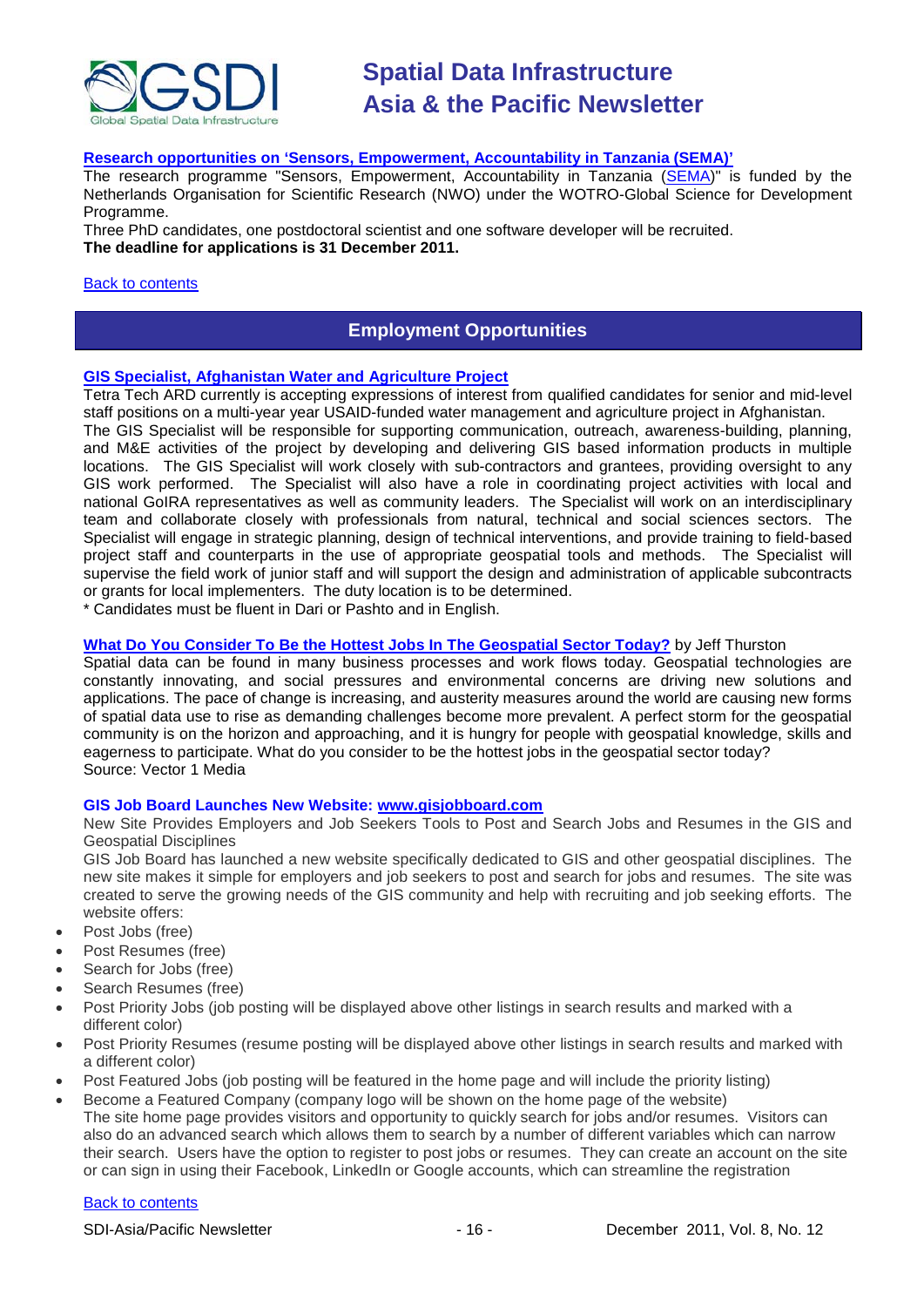

process.

Visitors also have the option to view the site in a different language if they choose, making it easier for them to have access to the content

Registered users can receive jobs or resumes by email. They can also flag jobs and resumes as well as save searches, setup resume alerts, and save resumes and jobs. Users have the capability of private messaging other users in case they ever want to communicate with someone.

For more information about GIS Job Board, please visit their website at **[www.gisjobboard.com](http://www.gisjobboard.com/)** P.O. Box 531335

San Diego, CA 92154

Thanks to GISUser

#### **[Research opportunities on 'Sensors, Empowerment, Accountability in Tanzania \(SEMA\)'](http://www.itc.nl/Pub/research_programme/Research_opportunities.html)**

The research programme "Sensors, Empowerment, Accountability in Tanzania (SEMA)" is funded by the Netherlands Organisation for Scientific Research (NWO) under the WOTRO-Global Science for Development Programme.

Three PhD candidates, one postdoctoral scientist and one software developer will be recruited. **The deadline for applications is 31 December 2011.**

#### <span id="page-16-0"></span>**[Back to contents](#page-0-0)**

## **Conference Proceedings**



**[2nd International Workshop on 3D Cadastres organized by FIG, EuroSDR](http://www.3dcadastres2011.nl/)  [and TU Delft](http://www.3dcadastres2011.nl/)** 

(16-18 November 2011, Delft, The Netherlands). Papers & Presentations available [here](http://3dcadastres2011.nl/programme/)

#### **Sino-African High-Level Seminar on Drought Risk Reduction** – (24-6 September, 2011)

#### **Africa and China step up cooperation on drought risk**

From 24 to 26 September 2011 over 40 officials from China, African countries and the United Nations took part in a three-day "Sino-African High-Level Seminar on Drought Risk Reduction" which is calling for drought risk reduction to be on the agenda of the next year's Sino-African Summit for Development Cooperation. Delegates at the seminar also included heads of national meteorological services, disaster managers, national DRR (disaster risk reduction) coordinators and academics and scientists from China and 11 African countries, Ethiopia, Kenya, Madagascar, Malawi, Mozambique, Niger, Nigeria, Sudan, Tanzania, Uganda and Zimbabwe. Participants shared knowledge and scientific approaches, practical methods in drought monitoring, early warning and management of agricultural drought. For further information contact: [Shirish Ravan.](mailto:shirish.ravan@unoosa.org)

#### **[Webcast presentations of Open Source GIS Conference 2011](http://cgs.nottingham.ac.uk/~osgis11/os_call_info.html)**

The webcasts of presentations of Open Source GIS 2011 Conference (OSGIS 2011) including the plenary presentations from OGC-OSGeo Interoperability day are now available.

**[INSPIRE 2011 Conference Report](http://www.sdimag.com/20110708150/events/event-coverage/inspire-2011-conference-report.html)** 27 June – 2 July, Edinburgh, UK



#### **[2011 Esri Asia Pacific User Conference Proceedings](http://www.geodata.com.ph/index.php?option=com_content&view=article&id=226:2011-apuc-proceedings&catid=45:new-a-events)**

#### **[ISDE Working Group Meeting on Digital Earth Vision to 2020](http://www.digitalearth-isde.org/news/Digital%20Earth%20Vision%20to%202020.html)**

In March 2011, the International Society for Digital Earth held a working group meeting in Beijing on a Digital Earth Vision to 2020. The meeting brought together a diverse group of experts in an attempt to imagine how Digital Earth might evolve over the next decade. The Vision to 2020 is an updated reevaluation of the Digital Earth concept presented by Al Gore in 1998. This new vision takes into account the advances in technology made so far in the 21st century, considers changes in society and the ways people interact with technology, and anticipates the drivers that will affect future development.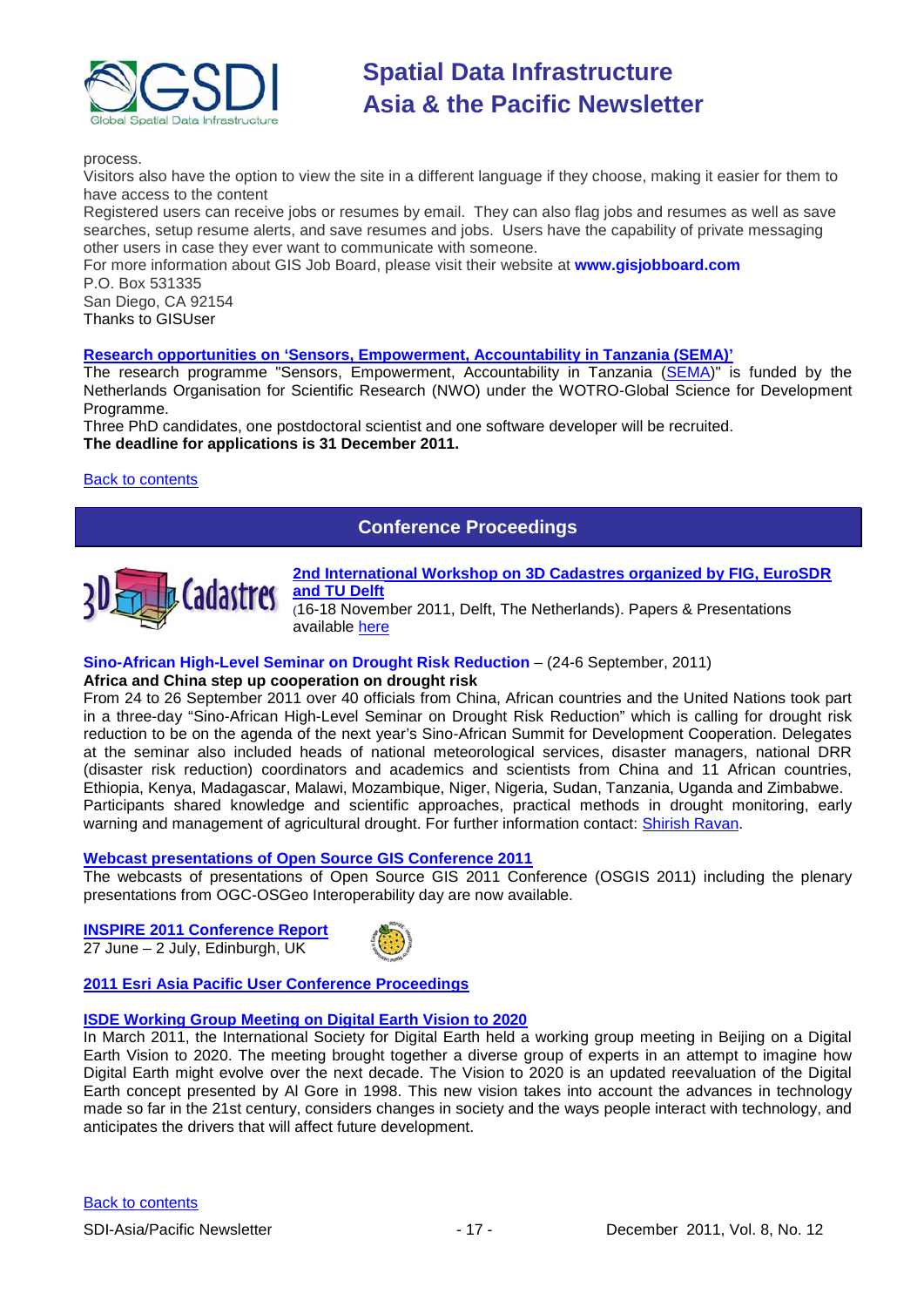

### **Conferences, Events**

<span id="page-17-0"></span>For upcoming events of global or major international interest, please visit the [upcoming conference list o](http://gsdi.org/events/upcnf.asp)n the GSDI website – as this conference list will be reserved for conferences within or with specific interest to the Asia Pacific Region.

#### **The editors welcome news of conferences & events from the newsletter subscribers**

#### **[Call for Expression of Interest to host AARSE 2014 and future Conferences](http://lists.gsdi.org/pipermail/sdi-africa/2010-November/001135.html)**

Call for Expression of Interest to host the 10th biennial International Conference of the African Association of Remote Sensing of the Environment (AARSE) in October 2014 and future Conferences. The 9th conference will be held in Morocco in October 2012.

| <b>Date</b>                  | <b>Location</b>                 | <b>Event</b>                                                                                                                                                                                                                                                                                                                                                                                                                                                                                                                                                                                                                                                                                                                                                                                                                                                                |
|------------------------------|---------------------------------|-----------------------------------------------------------------------------------------------------------------------------------------------------------------------------------------------------------------------------------------------------------------------------------------------------------------------------------------------------------------------------------------------------------------------------------------------------------------------------------------------------------------------------------------------------------------------------------------------------------------------------------------------------------------------------------------------------------------------------------------------------------------------------------------------------------------------------------------------------------------------------|
| <b>December</b>              |                                 |                                                                                                                                                                                                                                                                                                                                                                                                                                                                                                                                                                                                                                                                                                                                                                                                                                                                             |
| 2011                         |                                 |                                                                                                                                                                                                                                                                                                                                                                                                                                                                                                                                                                                                                                                                                                                                                                                                                                                                             |
| 5 - 7 December               | Hue City,<br>Vietnam            | The 9th International Conference on Advances in Mobile<br><b>Computing and Multimedia (MoMM2011)</b><br>15 July 2011: Full Papers (8 pages), Short papers, Demos and<br>work in progress (5 pages)<br>15 September 2011: Acceptance Notification<br>15 October 2011: Camera-Ready Papers and Authors Registration<br>The submitted papers should not exceed 8 pages and must follow<br>the ACM guidelines.<br>Contact                                                                                                                                                                                                                                                                                                                                                                                                                                                       |
| 6 - 9 December               | Singapore                       | 18th Session of the Asia-Pacific Regional Space Agency<br><b>Forum (APRSAF-18)</b><br><b>PDF Brochure</b><br><b>Contact APRSAF Secretariat</b><br>APRSAF serves as an active forum to promote concrete<br>cooperative space-related activities at the regional, Asia-Pacific<br>level. APRSAF also aims to expand the peaceful uses of space<br>technologies and their applications for sustainable development of<br>countries in the region.<br>APRSAF-18 is being jointly organized by the Singapore Space and<br>Technology Association (SSTA), Centre for Remote Imaging,<br>Sensing and Processing (CRISP) of the National University of<br>Singapore, the Ministry of Education, Culture, Sports, Science and<br>Technology (MEXT) of Japan and the Japan Aerospace Exploration<br>Agency (JAXA).                                                                    |
| $11 - 14$<br><b>December</b> | Abu Dhabi, UAE                  | <b>CALL FOR PAPERS</b><br>The 6th International Conference for Internet Technology and<br><b>Secured Transactions (ICITST-2011)</b><br>The ICITST is an international refereed conference dedicated to the<br>advancement of the theory and practical implementation of secured<br>Internet transactions and to fostering discussions on information<br>technology evolution. The ICITST aims to provide a highly<br>professional and comparative academic research forum that<br>promotes collaborative excellence between academia and industry.<br>Full Paper Submission Date: June 30, 2011<br>Extended Abstract (Work in Progress) Submission: July 31<br>Early Registration Deadline (Authors only): September 30, 2011<br>Late Registration Deadline (Authors only): November 15, 2011<br>Participants Registration: May 01 to December 01, 2011<br>For more details |
| January 2012                 |                                 |                                                                                                                                                                                                                                                                                                                                                                                                                                                                                                                                                                                                                                                                                                                                                                                                                                                                             |
| $10 - 12$ January            | University of BC,<br>Vancouver, | Eighth International Conference on Environmental, Cultural,<br><b>Economic and Social Sustainability.</b>                                                                                                                                                                                                                                                                                                                                                                                                                                                                                                                                                                                                                                                                                                                                                                   |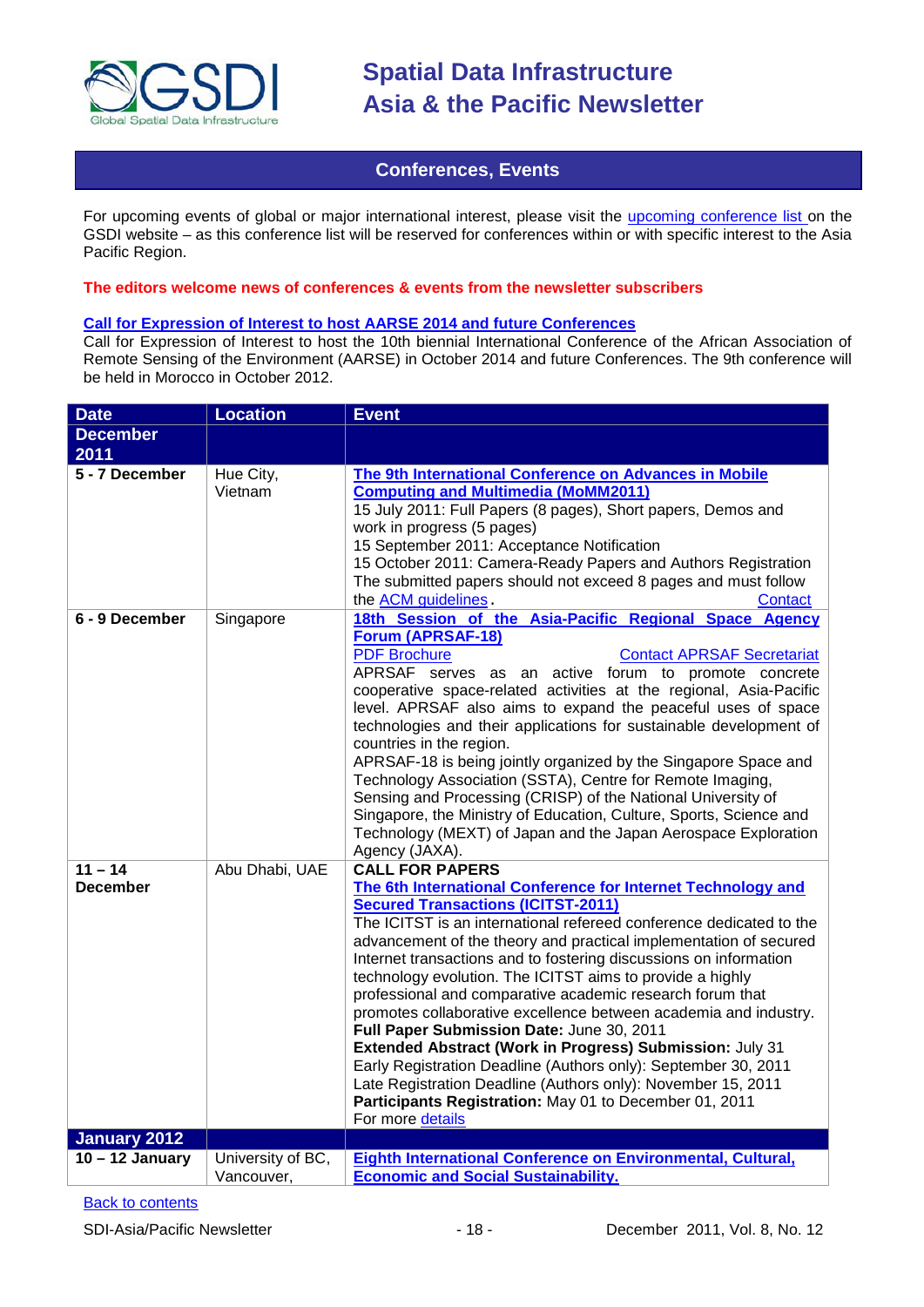

|                   | Canada                              |                                                                                                                                                                                                                                                                                                                                                                      |                                                                                                                                                                                                                                                                                                                                                                                                                                                                                                                                                                                                                                                                                                                                                                                                                                                         |
|-------------------|-------------------------------------|----------------------------------------------------------------------------------------------------------------------------------------------------------------------------------------------------------------------------------------------------------------------------------------------------------------------------------------------------------------------|---------------------------------------------------------------------------------------------------------------------------------------------------------------------------------------------------------------------------------------------------------------------------------------------------------------------------------------------------------------------------------------------------------------------------------------------------------------------------------------------------------------------------------------------------------------------------------------------------------------------------------------------------------------------------------------------------------------------------------------------------------------------------------------------------------------------------------------------------------|
| $16 - 18$ January | UCLA,<br>Los Angeles,<br><b>USA</b> | <b>KNOWLEDGE AND SOCIETY</b><br>academic Journal.<br>short abstract) is 11October.                                                                                                                                                                                                                                                                                   | <b>EIGHTH INTERNATIONAL CONFERENCE ON TECHNOLOGY,</b><br>Presenters may choose to submit written papers for publication in<br>the fully refereed International Journal of Technology, Knowledge<br>and Society. If you are unable to attend the conference in person,<br>virtual registrations are also available which allow you to submit a<br>paper for refereeing and possible publication in this fully refereed<br>The <b>deadline</b> for the next round in the call for papers (a title and<br>Proposals are reviewed within two weeks of submission.                                                                                                                                                                                                                                                                                           |
| February 2012     |                                     |                                                                                                                                                                                                                                                                                                                                                                      |                                                                                                                                                                                                                                                                                                                                                                                                                                                                                                                                                                                                                                                                                                                                                                                                                                                         |
| $7 - 9$ February  | Gurgoan, India                      | <b>India Geospatial Forum</b><br><b>Important Dates to Remember</b><br><b>Abstract Submission</b><br>Abstract Acceptance<br><b>Author Registration</b><br><b>Full Paper Submission</b><br><b>Award to encourage young geospatial scientists</b>                                                                                                                      | November 11, 2011<br>November 30th, 2011<br>December 9th, 2011<br>December 16th, 2011<br>To encourage young researchers working in the areas of geospatial<br>science and technologies, Rachapudi Kamakshi Memorial Trust<br>has instituted the Rachapudi Kamakshi Memorial Gold Medal for<br>'Young Geospatial Scientist <sup>™</sup> .' The award, consisting of a gold<br>medal, citation plaque and a certificate of merit, will be awarded<br>annually during the biggest congregation of geospatial community<br>in the country, India Geospatial Forum (previously known as 'Map                                                                                                                                                                                                                                                                 |
|                   |                                     | India') during 8-9 February 2012.                                                                                                                                                                                                                                                                                                                                    |                                                                                                                                                                                                                                                                                                                                                                                                                                                                                                                                                                                                                                                                                                                                                                                                                                                         |
| <b>April 2012</b> |                                     |                                                                                                                                                                                                                                                                                                                                                                      |                                                                                                                                                                                                                                                                                                                                                                                                                                                                                                                                                                                                                                                                                                                                                                                                                                                         |
| 11 - 13 April     | Lancaster, UK                       | • Environmental Geoinformatics<br>• Open-Source GI<br>$•$ Web2.0<br>• Qualitative GIS<br>• Spatial Ecology<br>$\bullet$ Health<br>• Emergency Response<br>• Landscape Visualisation<br>• Geospatial Semantics<br>• Location-Based Services<br>• Remote Sensing and Photogrammetry<br>on Tuesday 10th April 2012.<br>The keynote speakers for the conference will be: | Call for Papers, GISRUK2012, Lancaster University, 2012<br>We are pleased to invite you to submit short (~1500 word) papers<br>for the 20th annual GIS Research UK conference (GISRUK).<br>We welcome papers covering all aspects of theoretical and applied<br>GIS research, particularly those within the following themes:<br>The closing date for submissions is 25th November 2011. All<br>papers will be subject to peer review with accepted papers<br>allocated to oral and poster sessions accordingly. Conference<br>proceedings including all papers accepted for oral and poster<br>presentation will be made available as a free e-book (with ISBN)<br>and as hardcopy for purchase via http://www.lulu.com.<br>The conference will be proceeded by a Open Source GeoSpatial<br>software workshop and a Young Researchers Forum commencing |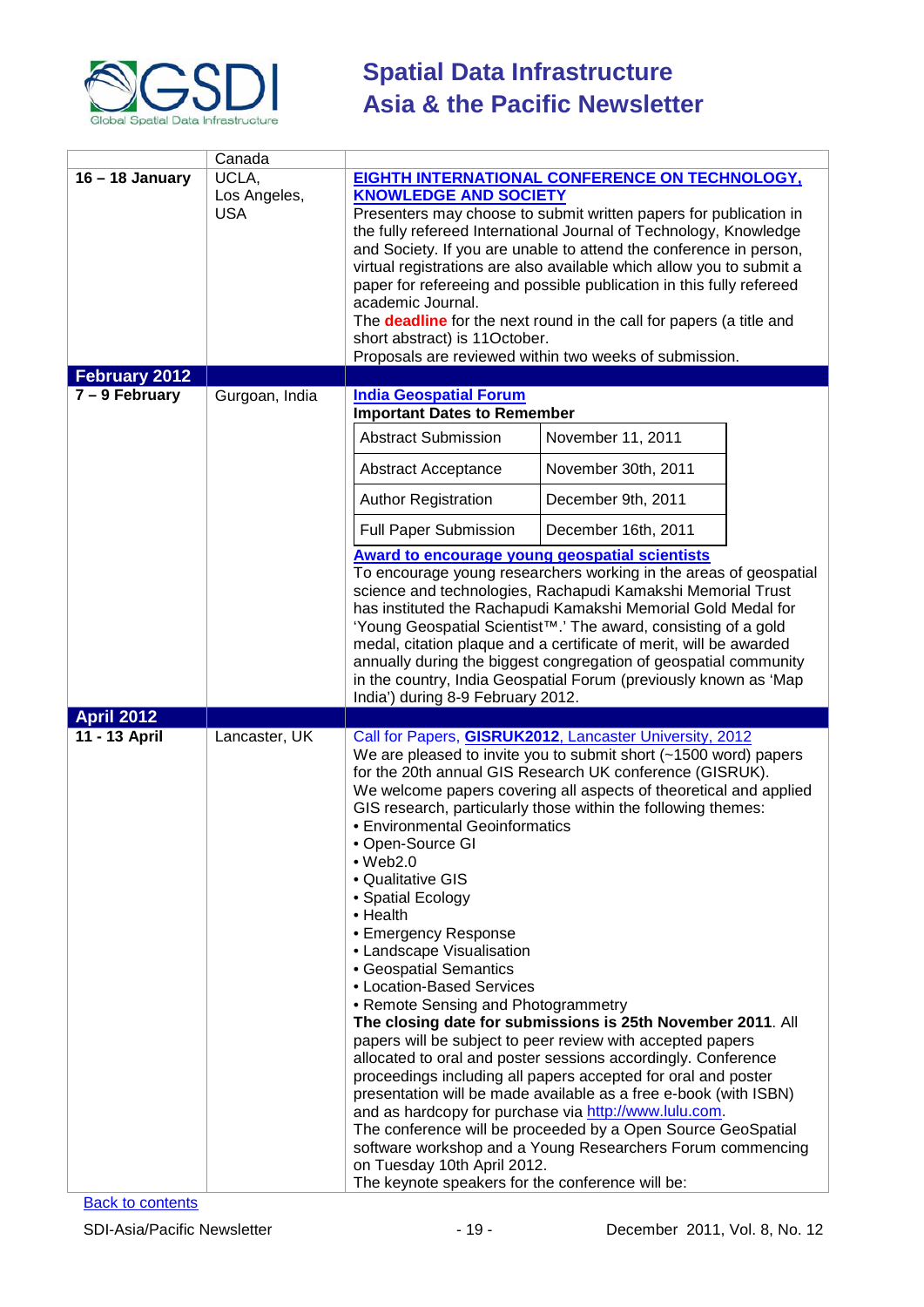

|                  |                               | - Pete Atkinson, University of Southampton, UK                                         |
|------------------|-------------------------------|----------------------------------------------------------------------------------------|
|                  |                               | - Mei-Po Kwan, Ohio State University, USA                                              |
|                  |                               | - Tyler Mitchell, Executive Director, OSGeo, USA                                       |
|                  |                               | For more information and submission details please visit the                           |
|                  |                               | conference website: http://www.lancs.ac.uk/gisruk2012 or contact                       |
|                  |                               | members of the local organising committee via                                          |
|                  |                               | gisruk2012@lancs.ac.uk . We look forward to receiving your                             |
|                  |                               | submissions and welcoming you to Lancaster in 2012.<br><b>GEOSPATIAL</b>               |
| 23 - 27 April    | Amsterdam,<br>The Netherlands | <b>Geospatial World Forum</b><br>WORLD X<br>Theme: Geospatial Industry & World Economy |
| "AMENDED"        |                               | <b>FORUM</b>                                                                           |
|                  |                               | Register before 31 <sup>st</sup> January 2012 for early bird discount                  |
| <b>May 2012</b>  |                               |                                                                                        |
| 13-17 May        | Quebec City,                  | 2012 Joint World Conference                                                            |
|                  | Canada                        | <b>GSDI 13 and Canadian Geomatics Conference (CCC)</b>                                 |
|                  |                               | hosted by <b>GEOIDE</b> Network                                                        |
|                  |                               | GSDI 13 invites presentations/papers covering the full range of                        |
|                  |                               | practice, development and research experiences that advance the                        |
|                  |                               | practice and theory of spatial data infrastructure development and                     |
|                  |                               | spatial enablement of society. GSDI 13 will support three primary                      |
|                  |                               | forms of publication:                                                                  |
|                  |                               | (1) a normal conference proceedings with abstracts and full articles                   |
|                  |                               | (non-refereed and refereed), published on a USB drive or CD and                        |
|                  |                               | archived on the web,                                                                   |
|                  |                               | (2) a pre-conference published book of fully refereed articles titled                  |
|                  |                               | "Spatially Enabling Government, Industry and Citizens: Research                        |
|                  |                               | and Development Perspectives" to be distributed to all conference                      |
|                  |                               | participants and archived on the web, and                                              |
|                  |                               | (3) a post-conference special edition of the International Journal of                  |
|                  |                               | Spatial Data Infrastructures Research (IJSDIR) with full articles                      |
|                  |                               | selected from the proceedings and then fully refereed and revised                      |
|                  |                               | after the conference.                                                                  |
|                  |                               | In addition, two separate calls arising from the joint conference are                  |
|                  |                               | being issued for chapter submissions to two additional books:                          |
|                  |                               | (1) "The Added Value of Scientific Networking: GEOIDE Network                          |
|                  |                               | Experiences" to be distributed to all conference participants (Call for                |
|                  |                               | chapters at http://www.geoide.ulaval.ca/call-for-chapters.aspx), and                   |
|                  |                               | (2) "3DGeo Info Conference Proceedings" (Springer) to be mailed                        |
|                  |                               | after the conference to all 3DGeo Conference participants which                        |
|                  |                               | will be a single track on Wednesday and Thursday (Call at                              |
|                  |                               | http://www.3dgeoinfo2012.ulaval.ca/?page_id=48).<br><b>IMPORTANT LINKS</b>             |
|                  |                               | Conference Website: http://www.gsdi.org/gsdi13                                         |
|                  |                               | Past GSDI World Conference                                                             |
|                  |                               | Proceedings:http://www.gsdi.org/gsdiConferences                                        |
|                  |                               | Past open access Books affiliated with the                                             |
|                  |                               | conference:http://www.gsdi.org/openaccessbooks                                         |
|                  |                               | Other Important                                                                        |
|                  |                               | Dates:http://www.gsdi.org/gsdiconf/gsdi13/dates.html                                   |
| <b>June 2012</b> |                               |                                                                                        |
| $3-5$ June       | Kuala                         | <b>The International Conference on Informatics &amp; Applications</b>                  |
|                  | Terengganu,                   | (ICIA2012)                                                                             |
| $"$ NEW"         | Malaysia                      | The proposed conference on the above theme will be held at                             |
|                  |                               | University Sultan Zainal Abidin, Kuala Terengganu, Malaysia, From                      |
|                  |                               | June 3-5, 2012 which aims to enable researchers build connections                      |
|                  |                               | between different digital applications.                                                |
|                  |                               | <b>Important Dates</b>                                                                 |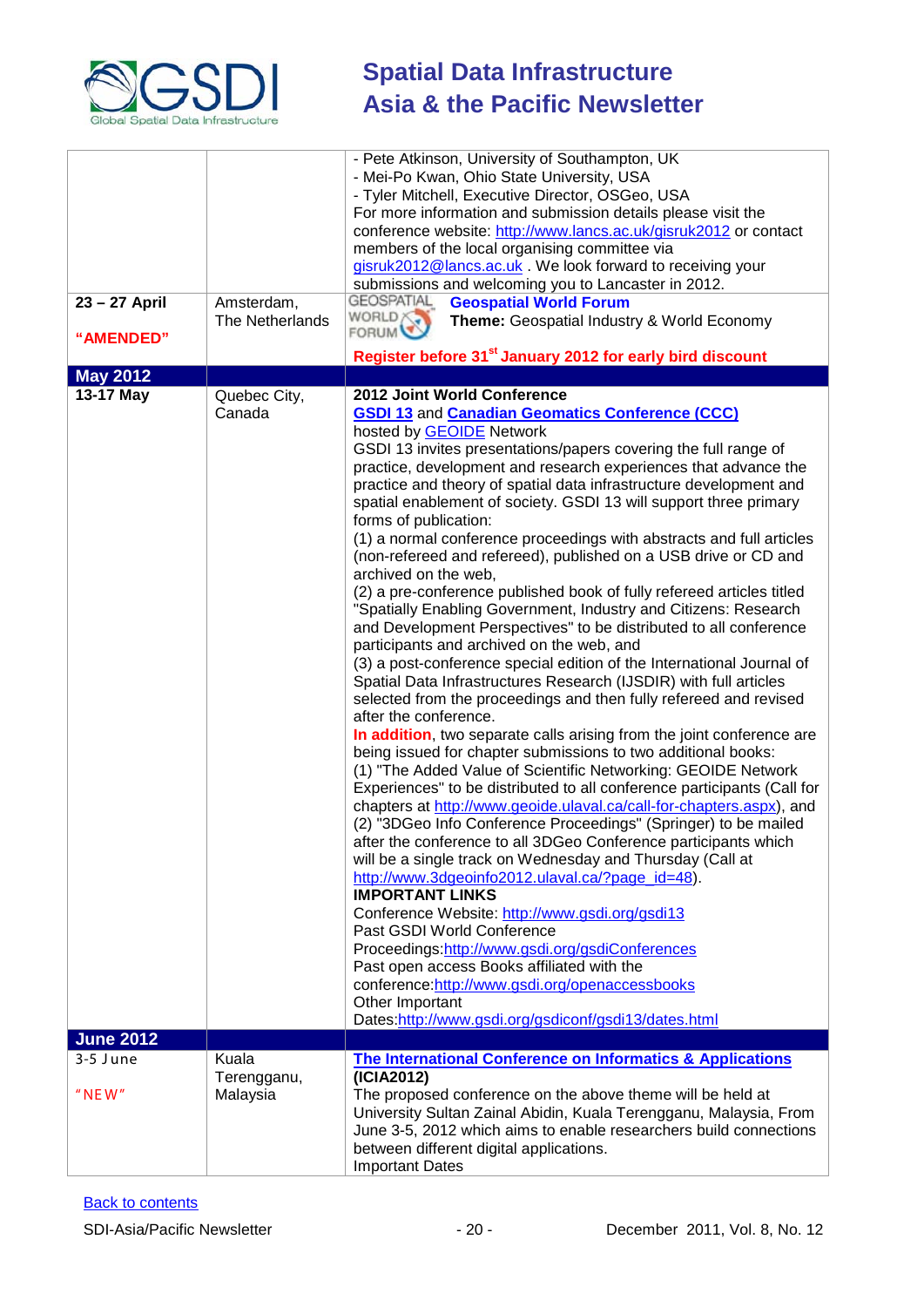

|                                   |                  | ==============                                                                                                                  |
|-----------------------------------|------------------|---------------------------------------------------------------------------------------------------------------------------------|
|                                   |                  | Submission Date: April 1, 2012                                                                                                  |
|                                   |                  | Notification of acceptance: April 15, 2012                                                                                      |
|                                   |                  | Camera Ready submission: May 2, 2012                                                                                            |
|                                   |                  | Registration: May 2, 2012                                                                                                       |
| 15-17 June                        | Hong Kong        | 20th International Conference on GeoInformatics                                                                                 |
|                                   |                  | (GeoInformatics 2012)                                                                                                           |
| $"$ NEW"                          |                  | Abstract/Paper submission deadline: 15 November 2011                                                                            |
|                                   |                  | In response to the increasing concerns on global changes and                                                                    |
|                                   |                  | natural disasters, the 2012 conference theme is "Global Change,                                                                 |
|                                   |                  | Adaptation and Risk Management". Earthquakes, floods, droughts,<br>pollutions and many other natural and man-made disasters are |
|                                   |                  | severe threats to the mankind. Geoinformatic technologies shall                                                                 |
|                                   |                  | play an essential roles to mitigate damages of the disasters. This                                                              |
|                                   |                  | conference will provide an excellent opportunity for professionals                                                              |
|                                   |                  | and students in the geographic information science area to                                                                      |
|                                   |                  | exchange innovative ideas, discover cutting-edge technologies, and                                                              |
|                                   |                  | present inspiring applications. Meanwhile, 2012 will be the 20th                                                                |
|                                   |                  | Anniversary of the International Association of Chinese                                                                         |
|                                   |                  | Professionals in Geographic Information Sciences                                                                                |
|                                   |                  | (CPGIS, http://cpgis.org/) and its Annual Conference (the                                                                       |
|                                   |                  | GeoInformatics series), the organizing committee cordially invite                                                               |
|                                   |                  | geoinformatics professionals and scholars all around the world,                                                                 |
|                                   |                  | review and celebrate our accomplishments and to develop our                                                                     |
|                                   |                  | vision for the next 20 years.                                                                                                   |
| 25-30 June                        | Istanbul, Turkey | <b>World GIS Summit</b>                                                                                                         |
|                                   |                  | "The World GIS Summit" has been postponed to June 25-30,<br>2012."                                                              |
|                                   |                  |                                                                                                                                 |
|                                   |                  |                                                                                                                                 |
| <b>July 2012</b>                  |                  |                                                                                                                                 |
| 23-27 July                        | San Diego,       | <b>Esri International User Conference</b>                                                                                       |
|                                   |                  | <b>Now Accepting Presentation Submissions</b>                                                                                   |
|                                   | <b>USA</b>       | Participation from the GIS community makes the Esri International                                                               |
|                                   |                  | User Conference (Esri UC) < http://www.esri.com/events/user-<br>conference/index.html > much more than just another technology  |
|                                   |                  | user conference. It's a place to collaborate with your colleagues                                                               |
|                                   |                  | and get inspired by their work.                                                                                                 |
|                                   |                  | What do you know that could help others make the most of                                                                        |
|                                   |                  | ArcGIS? Here's your chance to share tips, strategies, and                                                                       |
|                                   |                  | accomplishments with fellow GIS professionals. Both new and                                                                     |
|                                   |                  | seasoned ArcGIS users are encouraged to submit presentation                                                                     |
|                                   |                  | abstracts for consideration. Of particular interest are proposals                                                               |
|                                   |                  | related to:                                                                                                                     |
|                                   |                  | Applying ArcGIS to new problems in innovative ways                                                                              |
|                                   |                  | Leveraging new capabilities of ArcGIS 10                                                                                        |
|                                   |                  | Extending your GIS to a broader audience through web and                                                                        |
|                                   |                  | mobile applications<br>Driving GIS advancements in your industry                                                                |
|                                   |                  | Collaborating inside and outside your organization to increase                                                                  |
|                                   |                  | efficiency, share data, and maximize geospatial resources                                                                       |
|                                   |                  | Review the session topics to see how your contribution can fit into                                                             |
|                                   |                  | this year's agenda.                                                                                                             |
|                                   |                  | Abstract submission deadline: 4 November, 2011.                                                                                 |
|                                   |                  | Submit Your Abstract at http://www.esri.com/events/user-                                                                        |
|                                   |                  | conference/participate/presentations.html                                                                                       |
| <b>August 2012</b><br>25 August - | Melbourne,       | <b>XXII International Society for Photogrammetry &amp; Remote</b>                                                               |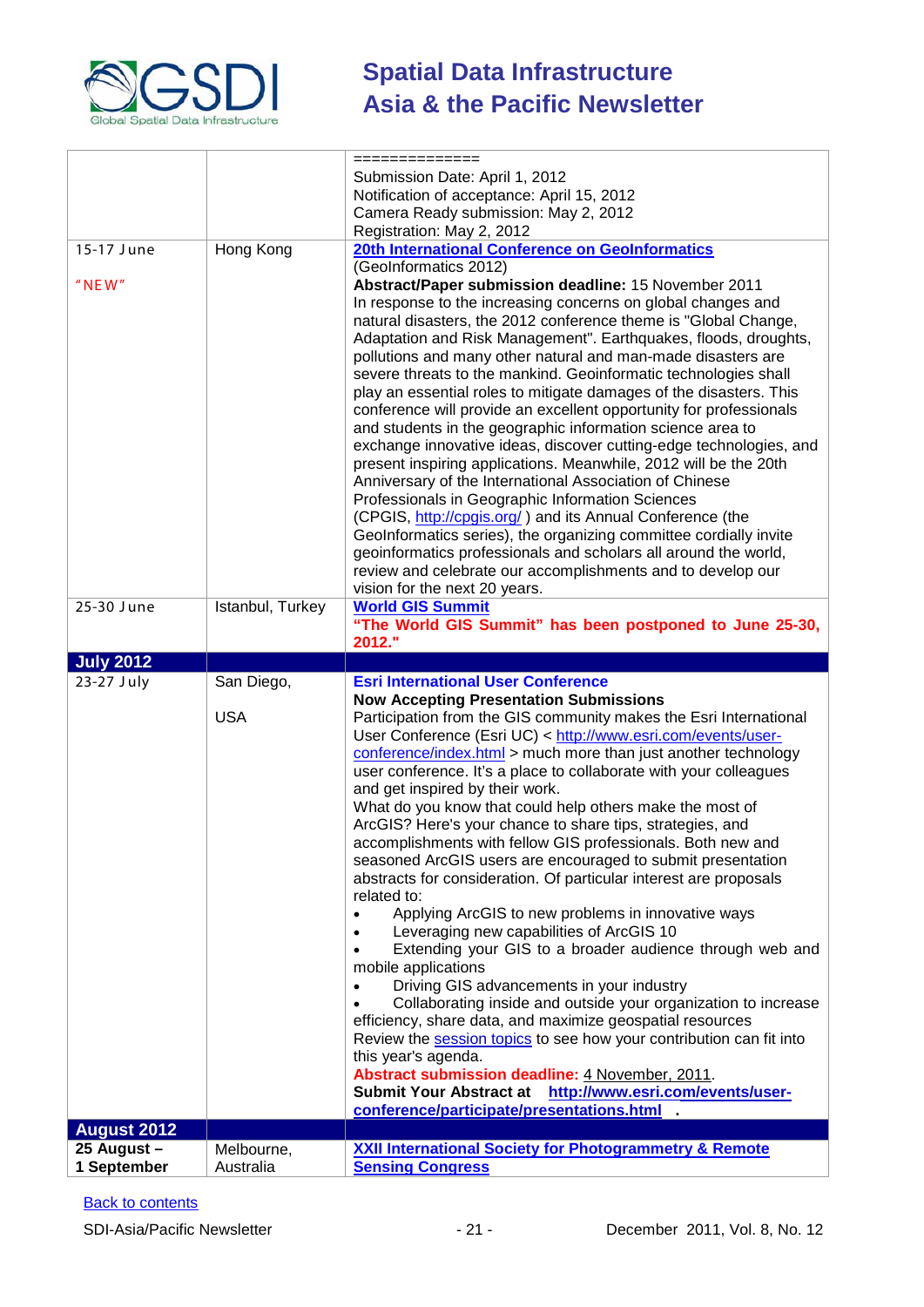

|                                |                        | Email: isprs2012@icms.com.au                                                                                                                                                                                                                                                                                                                                                                                                                                                                                                                                                                                                                                                                                                                                                                                                                                                                                                                                                                                                                                                                                                                                                                                                                                                                                                                                                                                                                                                                                                                                                                                                                                                                                                                                                                                                                                                                                                                                                                                                                                                                                                                                                                                             |
|--------------------------------|------------------------|--------------------------------------------------------------------------------------------------------------------------------------------------------------------------------------------------------------------------------------------------------------------------------------------------------------------------------------------------------------------------------------------------------------------------------------------------------------------------------------------------------------------------------------------------------------------------------------------------------------------------------------------------------------------------------------------------------------------------------------------------------------------------------------------------------------------------------------------------------------------------------------------------------------------------------------------------------------------------------------------------------------------------------------------------------------------------------------------------------------------------------------------------------------------------------------------------------------------------------------------------------------------------------------------------------------------------------------------------------------------------------------------------------------------------------------------------------------------------------------------------------------------------------------------------------------------------------------------------------------------------------------------------------------------------------------------------------------------------------------------------------------------------------------------------------------------------------------------------------------------------------------------------------------------------------------------------------------------------------------------------------------------------------------------------------------------------------------------------------------------------------------------------------------------------------------------------------------------------|
| <b>September</b><br>2012       |                        |                                                                                                                                                                                                                                                                                                                                                                                                                                                                                                                                                                                                                                                                                                                                                                                                                                                                                                                                                                                                                                                                                                                                                                                                                                                                                                                                                                                                                                                                                                                                                                                                                                                                                                                                                                                                                                                                                                                                                                                                                                                                                                                                                                                                                          |
| 9-14 September<br>October 2012 | Ticino,<br>Switzerland | 11th NCCR Climate Summer School, 2012<br>The NCCR Climate, Switzerland's Centre of Excellence in Climate<br>and Climate Impact Research, invites young scientists to join<br>leading climate researchers in a scenic southern Swiss Alpine<br>setting on the occasion of the 11th International NCCR Climate<br>Summer School 2012.<br>The Summer School is focusing on the theme "the water cycle in a<br>changing climate". This theme has been chosen due to its<br>paramount importance in terms of both scientific challenges and<br>pressing societal concerns. The specific topics to be addressed<br>include:<br>Observed variations of the water cycle.<br>Physical processes governing the hydrological response to<br>climate change,<br>Scenarios of the water cycle in a changing climate,<br>Anticipated impacts.<br>The Summer School invites young researchers from all fields of<br>climate research. The courses cover a broad spectrum of climate<br>and climate impact research issues and foster cross-disciplinary<br>links. Each topic includes keynote plenary lectures and workshops<br>with in-depth discussion in smaller groups. All summer school<br>participants present a poster of their research and there will be<br>ample opportunity for discussion.<br>The Summer School is open to young researchers (PhD students<br>and Post-Docs) worldwide. Participation is highly competitive and<br>will be limited to a maximum of 70. The registration fee (1400 CHF)<br>includes half board accommodation, excursion and teaching<br>material. A small number of grants will be available for students<br>from developing countries (i.e. non-OECD countries).<br><b>Deadline for applications: 20 December 2011. Successful</b><br>applicants will be notified in February 2012. Detailed information<br>and the application form are available at<br><http: 2012="" summer_school="" www.nccr-climate.unibe.ch=""></http:> .<br>Contact: University of Bern, NCCR Climate Management Centre,<br>Zähringerstrasse 25, CH-3012 Bern, Switzerland, mailto:<br><nccr-climate@oeschger.unibe.ch><br/>Telephone +41 31 631 31 45, Telefax +41 31 631 43 38.</nccr-climate@oeschger.unibe.ch> |
|                                | Morocco                | 10th biennial International Conference of the African                                                                                                                                                                                                                                                                                                                                                                                                                                                                                                                                                                                                                                                                                                                                                                                                                                                                                                                                                                                                                                                                                                                                                                                                                                                                                                                                                                                                                                                                                                                                                                                                                                                                                                                                                                                                                                                                                                                                                                                                                                                                                                                                                                    |
|                                |                        | <b>Association of Remote Sensing of the Environment (AARSE)</b>                                                                                                                                                                                                                                                                                                                                                                                                                                                                                                                                                                                                                                                                                                                                                                                                                                                                                                                                                                                                                                                                                                                                                                                                                                                                                                                                                                                                                                                                                                                                                                                                                                                                                                                                                                                                                                                                                                                                                                                                                                                                                                                                                          |
| 2014                           |                        |                                                                                                                                                                                                                                                                                                                                                                                                                                                                                                                                                                                                                                                                                                                                                                                                                                                                                                                                                                                                                                                                                                                                                                                                                                                                                                                                                                                                                                                                                                                                                                                                                                                                                                                                                                                                                                                                                                                                                                                                                                                                                                                                                                                                                          |
|                                | Malaysia               | Malaysia will be hosting the (International Federation of Surveyors)<br>FIG Congress in 2014. The decision was taken at the recently<br>concluded FIG Congress 2010 in Sydney, Australia.                                                                                                                                                                                                                                                                                                                                                                                                                                                                                                                                                                                                                                                                                                                                                                                                                                                                                                                                                                                                                                                                                                                                                                                                                                                                                                                                                                                                                                                                                                                                                                                                                                                                                                                                                                                                                                                                                                                                                                                                                                |